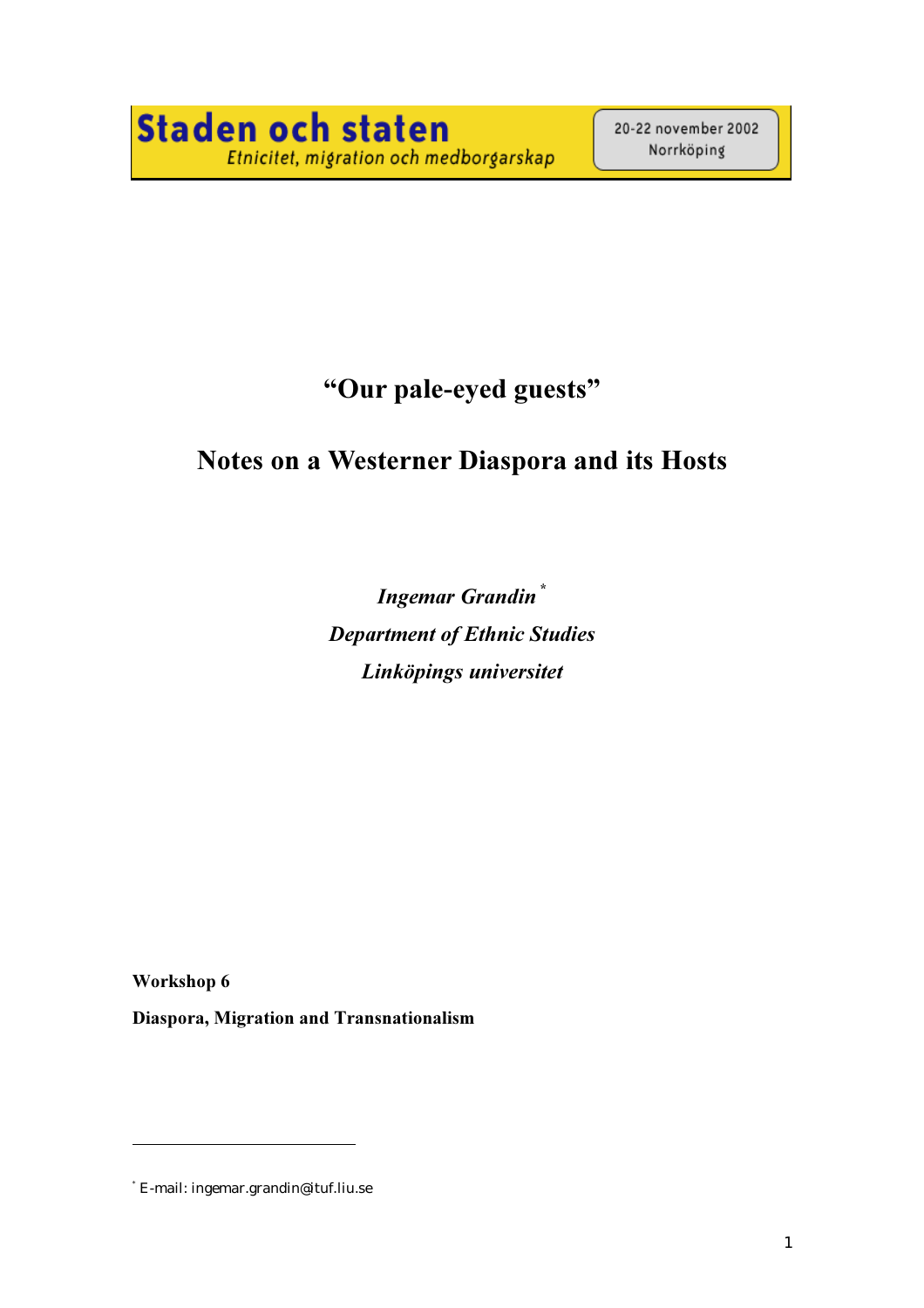No civilization can survive without mobility: all are enriched by ... the stimulating impact of strangers.

Fernand Braudel, A History of Civilizations (1993), p. 10

Chup! Hamra kuire paunaharu sutchan. (Be quiet! Our pale-eyed guests are sleeping) Proprietor of a Namche Bazaar (Khumbu, Nepal) hotel asking a group of porters, guides and hotel personnel to drink their late-evening after-work tea more quietly and not to disturb the sleeping trekkers

Moreover, I have asked for a broom, and it came with a sweeper attached, but when she had whisked about in the room so that my lungs were totally choked up I took the broom from her. She was sour, this was her work, I refused her the right to earn her living. I gave her the money to get rid of her.

Swedish writer Göran Tunström on living in a flat in Pulchowk, Kathmandu Valley, in Indien – en vinterresa (India – a winter journey), 1984, p. 105<sup>1</sup>

MANY NON-WESTERN CITIES are temporary homes to people who come out from the West. To give some cases of such people from recent Swedish research, Andersson Cederholm (1999) has attended to backpackers, Baaz (2002) to development workers, and Hannerz (1996, 2002) to foreign correspondents. These backpackers, development workers and foreign correspondents, along with their researchers, can be seen as but varieties of one and the same thing. Moreover, this "thing" – Westerners dwelling in non-Western localities – includes also regular tourists, travel writers, field-workers from various academic disciplines, teachers, missionaries, students, professionals, diplomats, businessmen, and still more. For reasons developed below, I will refer to this "same thing" as a visitor diaspora.

In his study of foreign correspondents, Hannerz retains the emphasis from his earlier work on cosmopolitans and locals in world culture (1990): the highly mobile, transnationally oriented cosmopolitans make up the figure focused upon, the locals make up the ground. Andersson Cederholm and Baaz share this emphasis. In this paper, I will initially do the same, and relate the case of these Westerners to the notions of diaspora and visitors. I will discuss the historical roots and present-day role of this diaspora – first in general, then more specifically in the context of one particular non-Western site where the visitor diaspora is found: the Kathmandu Valley in Nepal.

But then the perspective will be shifted. As Olsson and Grandin (1999) have argued, the recent emphasis upon travel, movement, migration can paradoxically mean that what long has been taken for granted as the normal unit for research – sedentary communities whose geographical, social and cultural boundaries

-

<sup>1</sup> My translation. In the original Swedish: "Jag har dessutom bett om en sopborste, och den kom med vidhäftande soperska, men när hon vispat runt i rummet så att lungorna var helt igentäppta tog jag borsten ifrån henne. Hon blev sur, det här var hennes arbete, jag förvägrade henne rätten att tjäna sitt levebröd. Jag gave henne pengarna för att bli av med henne."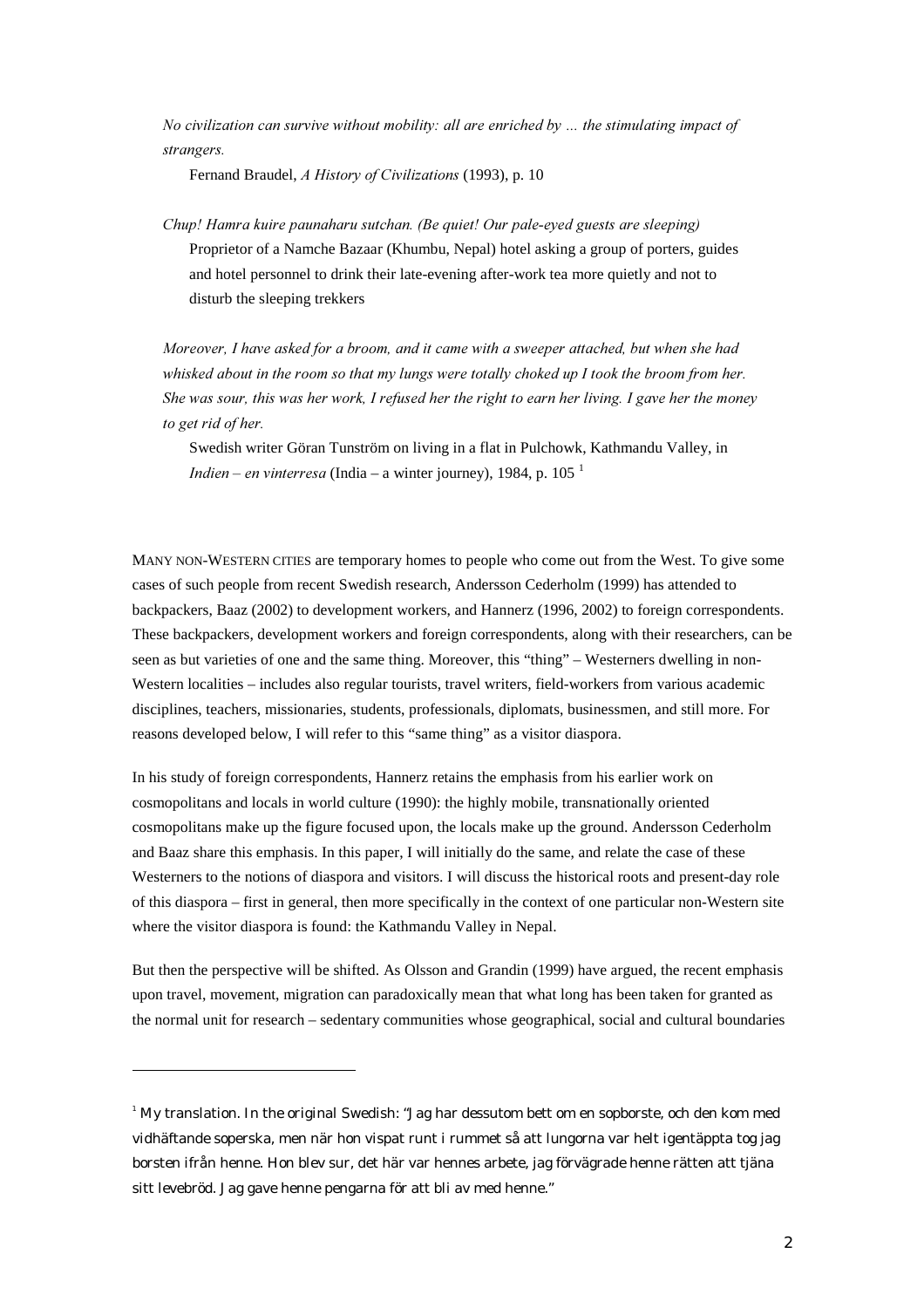are taken to be isomorphic – is left aside. So while still seeing this as a case of cosmopolitan/local interaction, I will reverse the figure/ground relations and focus upon the locals in their capacity of being hosts to the Westerner diaspora. (It will probably be no surprise to the reader that in the particular locality studied – the capital area of Nepal – the "locals" themselves turn out to be "local" in very different ways.) The "non-Western" localities that I have in mind are typically those of what is often referred to as the "Third World", and as will be evident, my arguments here are much inspired by the work of Ulf Hannerz and by Clifford's *Routes* (1997). The core of the paper is an examination of what the presence of the visitor diaspora means to the local hosts. As shorthand for the processes of interactive adaptation among these hosts, I have coined the term visitorization.

My own research in Nepal has not had the visitor diaspora as any particular focus (cf. Grandin 2002), but from my observations from various periods of dwelling here (in 1985–86, 1987, 1988 and 1993–97) I think that Nepal is a good place to grasp all this clearly. Tourism and foreign aid account not only for some two thirds of the country's earnings of foreign currencies, but also for a very sizable proportion of the national budget. And the area of the capital, the Kathmandu Valley, is the site of a steady flow of Westerners – tourists and residents – as well as Western goods, ideas, and practices.

### Visitors

-

It is customary to see tourism, development aid, research, and business as sharply distinct activities. The taken-for-granted boundaries between these areas are mirrored in the academic division of labor, where each area has its own academic specialty as its particular monitor: tourism studies (e. g. Urry 1990; Mowforth & Munt 1998), development studies (e. g. Hobart 1993; Skar & Cederroth 1997), anthropological self-reflection (e. g. Clifford & Marcus 1986; Clifford 1997 ch 3), development economics (e. g. Khadka 1991). $<sup>2</sup>$ </sup>

As Clifford (1997: 19–22) has pointed out, the field-working anthropologist is a dwelling traveler. We can condense these two words into one: the field-worker is a visitor. And indeed "visitor" works well as a cover term for the whole range of Westerner dwelling/traveling. The Westerners are all visitors. They are all basically travelers who differ only by the length of their visits. Proper "tourists" (on package tours) stay a few days at expensive hotels and rush about to see all the sights of cultural heritage. Backpackers may stay a month or so at cheaper hotels, they walk more leisurely about as they partake of "the local culture" (the heritage sites plus some back-lanes) and emphasize that they are not tourists. Volunteers and anthropologists stay longer still and do not consider themselves mere travelers. People on a development contract and professionals do not see themselves as travelers either; they are here to work. But for all of them, actual travel frames the periods of temporary dwelling, and they all go "back home" at the end.

But the notion of visitor has its pitfalls. It makes things seem much too fragmented. First, there are degrees of temporal continuity beyond the individual visit. The same individuals may well have a career

 $^2$  The references here do not reflect any systematic review of the areas in question: my familiarity with these diverse fields is not very comprehensive and is mostly restricted to what concerns Nepal.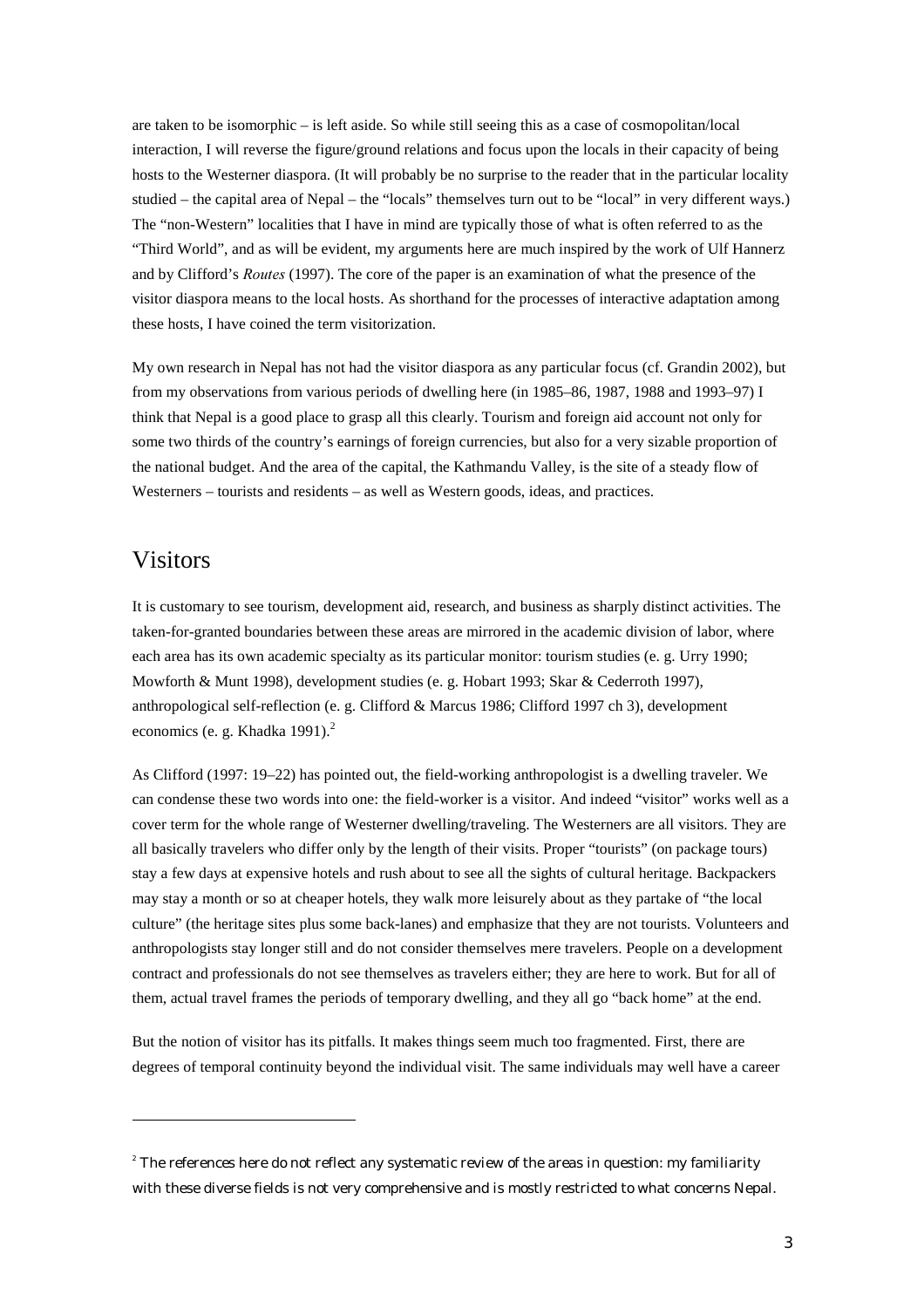encompassing several visitor incarnations: the backpacker returns as a volunteer, the Peace Corps worker returns as an anthropologist, the anthropologist returns as a social forester, and so on. Second, there are overlapping practices that integrate the various kinds of visitors. They do the same things and partially transverse the internal boundaries. Residents take their turns as proper tourists during their residency: patron the same restaurants as tourists and go on tourist trips during their vacations. An ethnographer may conduct his fieldwork from the base of a hotel room in the tourist area, and get his food and drink from tourist-oriented restaurants and shops. Photography of sights, local people, performances, and the like, is an activity intrinsic to back-packer traveling (Andersson Cederholm 1999) but is rather prominent also among field-workers and journalists, as well as among, say, missionaries, diplomats, and development workers when at leisure. And third, there are social links – to various degrees – between these visitors (and between different categories of visitors). Visitors – of different kinds – co-produce knowledge, interpretations, literature, events for one another.

And even more importantly, what we risk losing with the notion of visitor is that travelers together make up a sizeable group continuously present in the host community. A visitor comes and goes, but these visitors as a group are permanently present. Enter the notion of diaspora.

### Diaspora

Diaspora. Browsing through book titles from recent decades, it is clear that beside the Jewish diaspora and the Black diaspora, there are diasporas of Iranians, Sikhs, Chinese, South Asians, Tamils, Kurds, Chinese, Tibetans. With a very few exceptions – the Irish in America, poetry of Sicilian diaspora, diaspora of Italian musicians – these diasporas have one common characteristic: they do not derive from any Western location. To qualify this: you do find discussions of a "white" diaspora, but then it is the question of European settlement in the Americas, New Zealand, Australia. This – other – Westerner diaspora is not what I will consider here, but it is instructive to compare these two diasporas, of visitors and of permanent settlers, with each other and in the light of discussions of the diaspora concept in general. Let us consider Safran's (1991) criteria, as summarized by Clifford (1994) and elaborated by Cohen (1997) and Olsson & Grandin (1999):

| Defining criteria                                                                                      | Visitor diaspora | Settler diaspora               |
|--------------------------------------------------------------------------------------------------------|------------------|--------------------------------|
| Expatriate minority community                                                                          | Yes              | No; majority                   |
| Dispersed from original center to $\geq$   Yes (but maybe not <i>dispersed</i> ?)<br>peripheral places |                  | Yes                            |
| Maintain a memory of original<br>homeland                                                              | Yes              | Sometimes                      |
| Not fully accepted by hosts                                                                            | Yes              | Settlers <i>are</i> the hosts! |
| Will return to ancestral home when<br>time is right                                                    | Yes              | N <sub>0</sub>                 |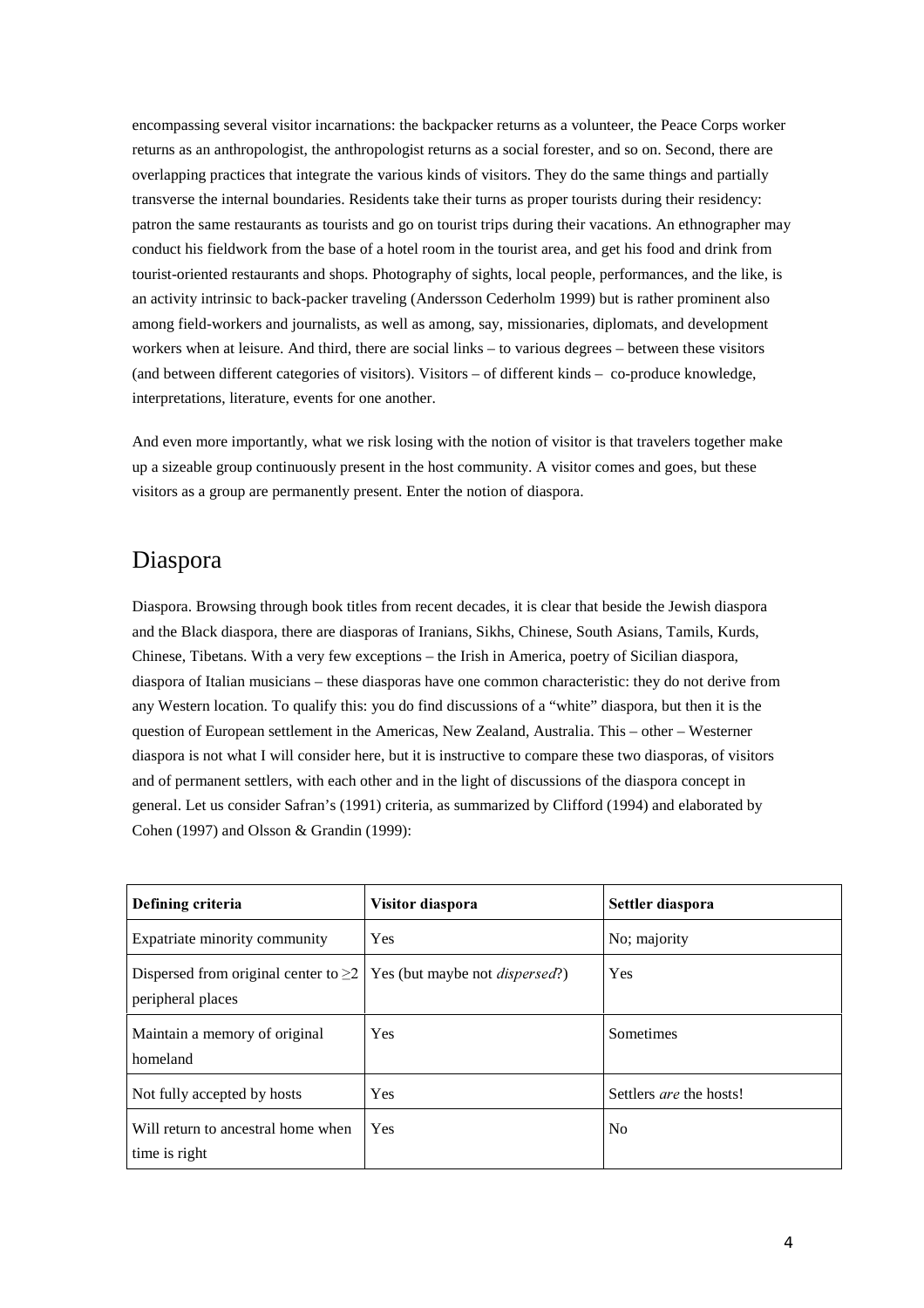| Are committed to maintenance of<br>homeland                                | Probably in most cases | In some cases |
|----------------------------------------------------------------------------|------------------------|---------------|
| Group consciousness defined by<br>continuing relationship with<br>homeland | Yes                    | In some cases |
| Strong ethnic consciousness                                                | <b>Yes</b>             | I cannot say! |
| Pluralism in host society important                                        | Yes                    | Irrelevant    |

Of course, the case for the visitor diaspora is not as clear-cut as it looks here. But the absence of an explicit time-dimension in the criteria certainly makes the visitor diaspora appear nearly as the ideal type of diaspora. On this very point, the permanent rather than temporary dispersion of the settler diaspora is more in line with other diasporas. But on the other hand, the settlers have taken over completely in the places of its dispersal, which is something a diaspora isn't supposed to do.

Considered on its own terms – and most probably also as the visitor diaspora sees itself – it is still, and in spite of the table above, difficult to see the visitor diaspora as a diaspora more than metaphorically. Temporally, this is a diaspora only on a micro level. The visitors all look forward to a certain and safe going back home at the end. Moreover (and in spite of the observations given above), the degree of integration within and between the various types of visitors is probably too low to really see this as a community. But this is only as long as we consider the visitor diaspora on its own terms. When we switch perspective to that of the hosts, and to the interaction between visitors and hosts, the picture changes again. It is only from its own perspective that the visitor diaspora operates on a micro level temporally. From the perspective of the host location, the fact remains that at any given time the Western community is there. And from the perspective of the hosts, it doesn't matter much whether it is for Mr. Macintosh or Mr. McIntyre they work, whether it is the Anderson family or the Jensen family who rents their house, or indeed what *amerkan* patronizes their store or restaurant.

# A visitor diaspora

Individually, these Westerners may set up a home in a non-Western location only for a rather brief period, but as a group, they seem to be there permanently. This is a crucial fact. They employ drivers, nannies, gardeners, housekeepers, and cooks in their homes and a number of personnel in their offices. They have their children in local schools: they patron local supermarkets and furniture-shops. They have friends and acquaintances among the host society. The people with whom they share streets, water supply, electricity and so on – in short, with whom they co-reside – have responded, adapted, adjusted, taken advantage of, etc., their presence in a multitude of ways. The visitor diaspora is in fact integral to the economy, society and culture of many localities.

This is why we need to fuse together these conflicting notions, diaspora and visitors, and stretch them to the point where they can cover common ground (this means stretching them quite far). The two notions serve to correct one another and to indicate each other's borders. The notion of visitors serves to point out the micro-temporality of the diaspora; the notion of diaspora serves to make clear that as a group, it is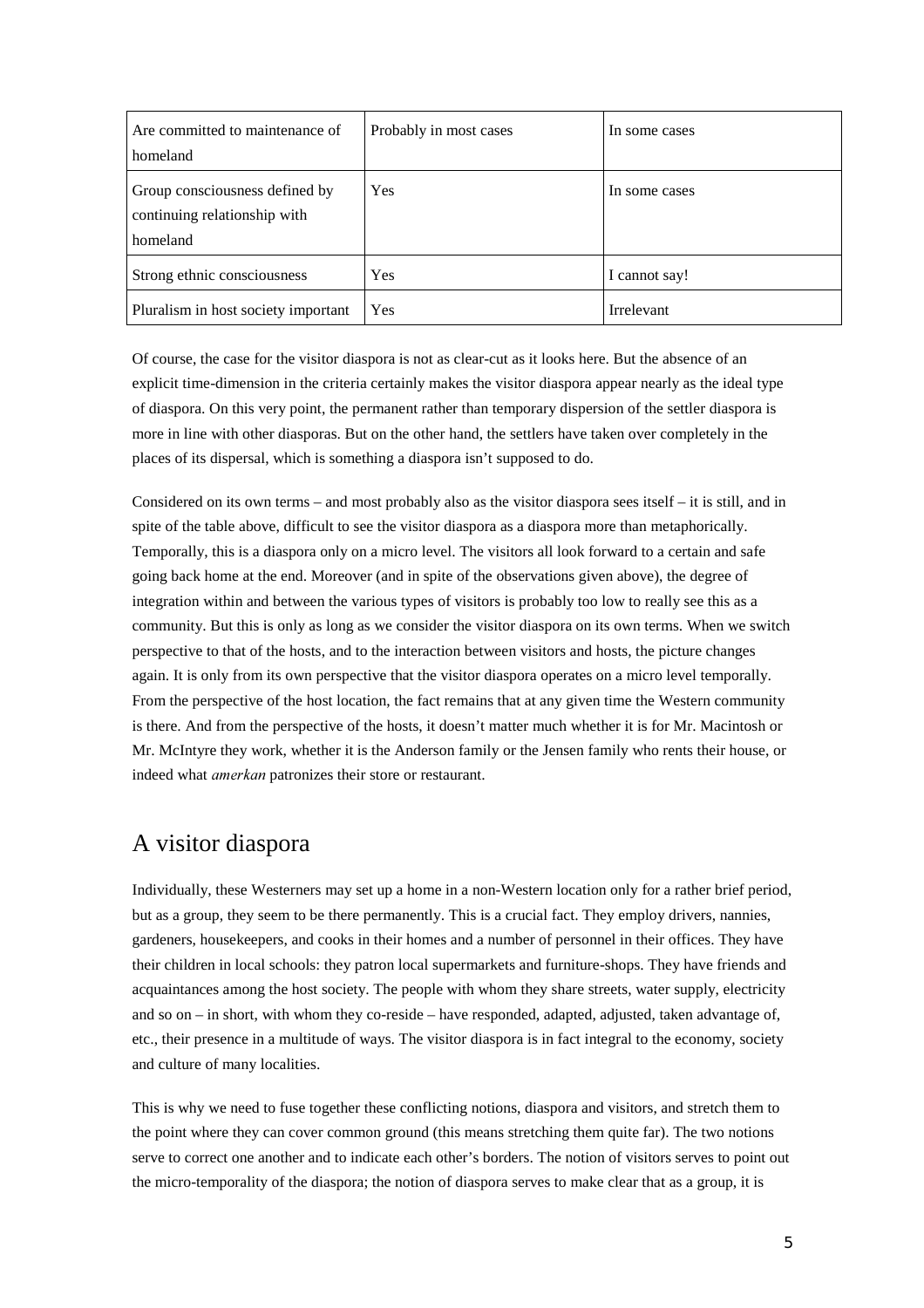well entrenched in the local setting. As visitors, people are outsiders in a place; as a diaspora, they still in some special way belong to the place.

### The roots and roles of the visitor diaspora

Basically, the visitor diaspora is made up by Westerners looking for opportunities elsewhere. One can think of fictional representations of the visitor diaspora, often accorded strong agency, such as for instance in Malraux's La conditione humaine, where all sorts of Westerners - Comintern agents, businessmen, mercenaries – very actively take part in what happens in late 1920s Shanghai. Or the world of Western sea-captains, adventurers, hotel operators, miners, smugglers, business entrepreneurs, tradinghouse clerks, colonial officials and so on – operating in various non-Western localities in the decades around 1900 – that Joseph Conrad brings to life in his many novels and short stories. It is clear that the same questions have been asked – consciously or subconsciously – long before the present age of tourism and development aid. Which opportunities and resources does this or that (non-Western) place offer? What can be achieved here? What is to be done? These questions continue to be asked by tourists, tour operators, NGO representatives, development aid advisors, telecom builders, missionaries, researchers, journalists, as adventurers, traders, colonial administrators asked them.

The roots of the visitor diaspora can be measured in centuries. Glimpses from its historical formation can be had from such works as Curtin (1984) and Chaudhuri (1985) – works that also make clear that Westerners were by no means the only actors on the stage. The present-day Westerner diaspora is a continuation – partly direct, partly oblique – of practices that belong to what Fernand Braudel calls  $la$ longue durée. Of course, the exact composition of the diaspora changes gradually over time. Trade companies, trade settlements, trade diasporas (the Western trade diaspora was only one out of many), British "residents", seamen (on this important category see further Rediker, 1987) and of course outright colonial workers are no longer prominent. The colonial is but one of many guises that the Westerner diaspora has adopted.

Today – to review and expand the list presented initially in this paper – the visitor diaspora comprises people such as regular tourists, backpackers, travel writers, journalists, field-workers from various academic disciplines, teachers, missionaries, students, guest professors, development workers, professionals, diplomats, possibly intelligence officials (spies!), businessmen, entrepreneurs, and still more.

The visits themselves vary greatly as to their length and contents also within a single type of visitor. Hannerz (2002) gives us interesting observations on this among foreign correspondents. Some make only quick appearances in any location, while others are on "normal" 3–5 year postings in a certain place, and then go back home – or to a new posting somewhere else. Hannerz's case illustrates well the translocalism or transnationalism of the visitor diaspora. Chiefly, it connects First World cities to Third World cities. But it also serves to interconnect Third World (or non-Western) cities – this is, after all, a diaspora that has various links between the different localities where it is dispersed. For instance, development workers or professionals may take up postings in one Third World location after another –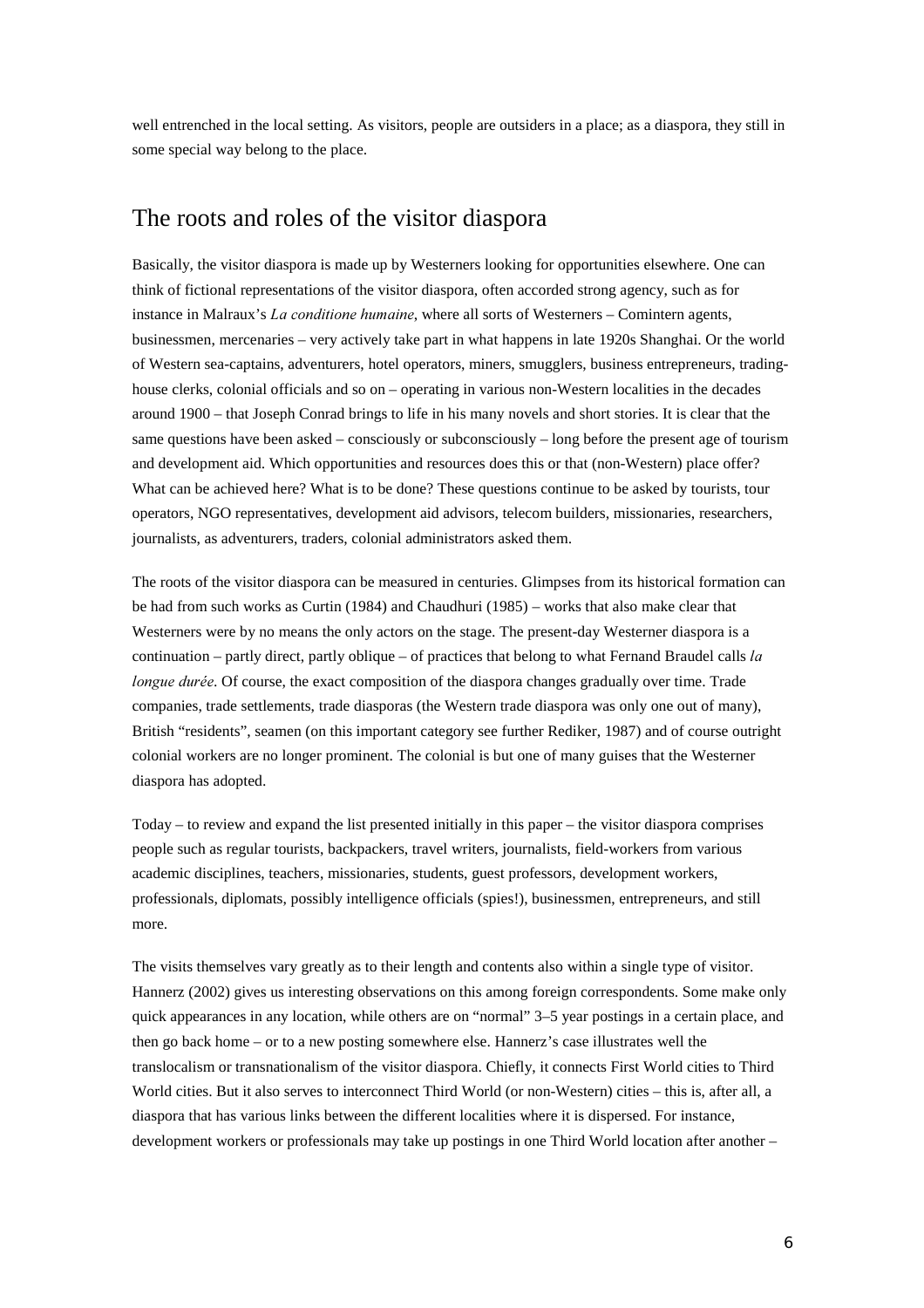having a trail of friends and acquaintances all over the world with whom they may stay in touch more or less regularly.

In such regards, the Westerner visitor diaspora in the Third World has certain similarities with other transnationally diffused communities/networks/social enclaves made up largely by Westerners (see further Hannerz 1990). One thinks of what are called the Euro-brats – the elite professionals of the EU bureaucracy. There is the international business community, manning top managerial slots in various transnational firms. And of course, there is the diplomatic corps. These are all made up by mobile, transnational, people staying on a visitor basis in various locations. They differ from the visitor diaspora that we're talking about here in that they are much more uniform and much more elite – high education, high status, high pay. The visitor diaspora, on its hand, is composed of people from a variety of social, educational, and economic backgrounds. And to some extent, the business and diplomatic communities are also part of the visitor diaspora.

But it may be high time now to leave this general discussion for more specific observations.

### The visitor diaspora in Nepal

As outlined above, various resources and opportunities attracts Westerners to non-Western, Third World locations. Beside the cheap labor typical of the Third World and a favorable cost of living, the Kathmandu area – and Nepal in general – offers among other things a climate attractive to Westerners, rather manageable physical distances, what guide-books, anthropologists, conservationists and the UNESCO alike see as spectacular cultural heritage, and equally spectacular natural scenery. It is not strange that the visitor diaspora takes on a large number of incarnations here. Westerners come not only as tourists and backpackers, but also more specifically as trekkers and mountaineers. Others work in the supply side of this business: as hotel managers, tour (trekking, mountaineering) operators, restaurant owners. As noted initially, Nepal has a rather large influx of foreign aid money, with its concomitant array of development workers: aid-related diplomatic personnel, IDA and I/NGO administrators, advisors, expert professionals, volunteers and the like. In many respect similar to the development sector is the Christian mission. The Catholics have focused especially upon elite education, operating several highly respected schools and with some Jesuit Fathers actually obtaining Nepali citizenship (which is very difficult for Westerners). The Protestants are organized into two big organizations (the UMN, or United Mission to Nepal, and the INF, the International Nepal Fellowship) that operate several joint ventures with the Nepali government, notably in the hydropower sector. The contingent of missionaries de facto work as doctors, nurses, midwifes, engineers, information officers, teachers, and with vocational training, technical education, adult literacy, and rural development (among other things). On a smaller scale, there are people in various business and entrepreneur-oriented occupations: running workshops manufacturing Tibetan carpets, wooden ties, clothes, and the like. The visitor diaspora includes its own service sector, with teachers recruited from the homelands to various visitor-oriented schools: the American Lincoln School, the French School, the British School, and some schools run by the missions (the Kathmandu International Study Centre, the Norwegian School). There are small, nearly invisible niches, such as helping people who come to adopt a child through the bureaucratic paperwork. And then, of course, there are students both at Nepali universities and at foreign-operated one-year programmes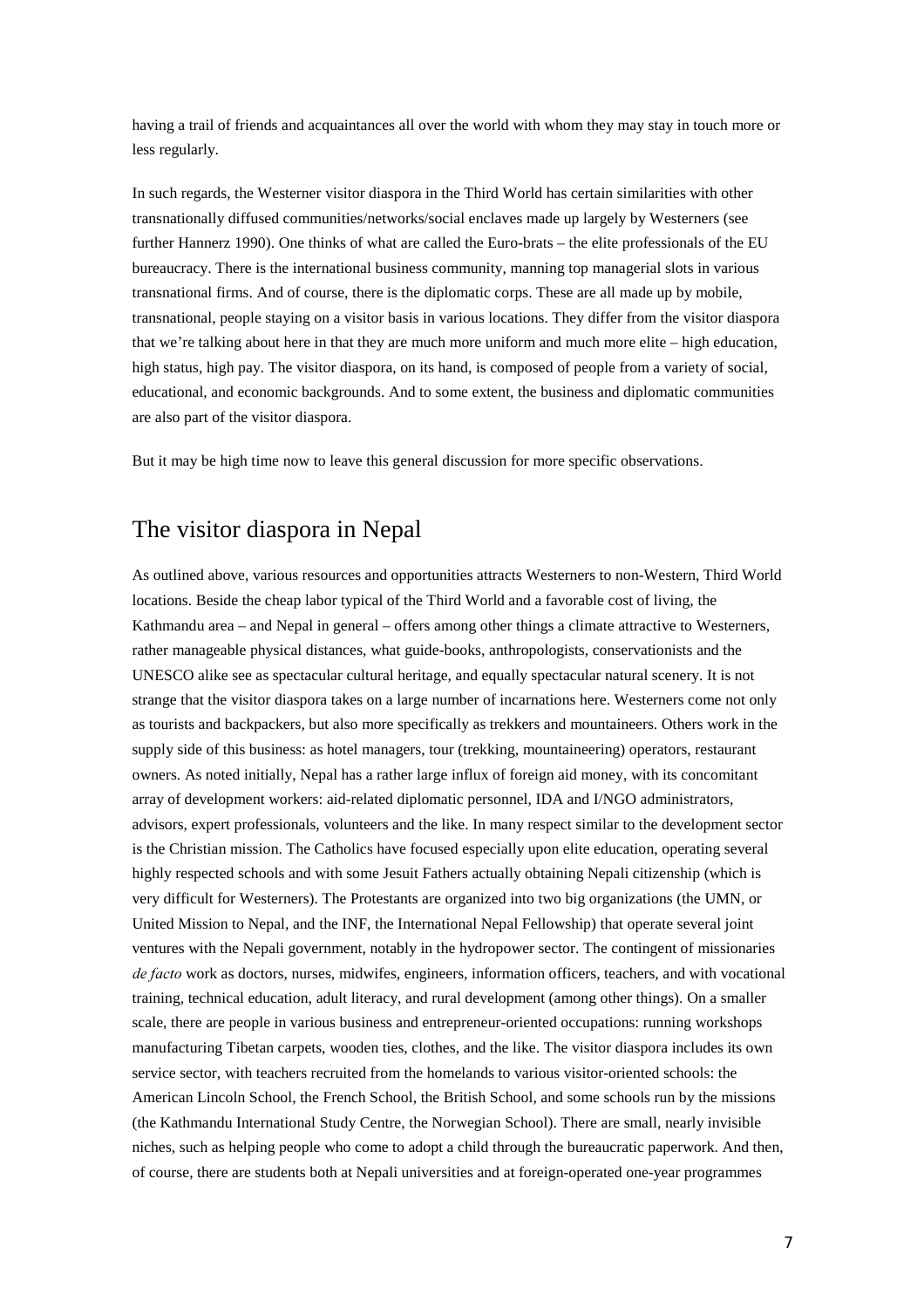such as Sojourn Nepal and (I think) a Cornell University branch. There are guest professors and academic field-workers. There are travel-writers, journalists (foreign correspondents on quick visits; free-lancers; people working for local publications), film-makers (typically documentaries; but Bernardo Bertolucci with crew were among them for the shooting of Little Buddha). There are diplomats. There are people working at the cultural missions: Centre Culturel Française, Goethe Institut, British Council, Russian Cultural Center, American Library.

Aims and what specific opportunities are sought vary. For tourists, Nepal may be essentially a experience/relaxation site; to backpackers, Kathmandu is essentially one big café where to meet others like oneself, with not too much care about the café as such. But many visitors come for a purpose bigger than their own outcome. They are doers. They mission, they convert, they study, they have ideas of building hydropower plants, conserving forests and valuable urban milieus, changing social roles (empowering women, uplifting the poor, etc). "I see myself as an investor", one aid-related diplomat said. "And I think we can reasonably demand that the Nepali government provides us with an investor-friendly climate." This meddling in local affairs can range from the active engagement with local society and culture found among scholars and journalists, to the aims of outright change found among development workers and missionaries.

Though there are visitors working and residing in various Nepali districts – at regional hospitals or hydropower construction sites, for instance – the diaspora is highly concentrated to the Kathmandu area. This includes people who nominally work with, say, integrated rural development in some remote mountain district: the project office, as well as the residence, will be in Kathmandu, and the remote area to be developed will be visited only on field-trips. I will come back later to the ways of life that the visitor diaspora maintains in Nepal. At this stage, I will only point out some aspects of visitor life that serve to integrate and extend the diaspora, both socially and temporally.

There are children – of all ages – in the visitor diaspora. Schools are one of the integrative features of the visitor form of life, as are children's birthday parties and arranging for children playing together after school. Visitor children grow up, of course, and this provides another sort of integration to the visitor diaspora. Not rarely, such children return to the locality where they partly grew up – as tourists, as students, as volunteers, as teachers, as field researchers.

Visitors go back to their home countries. This doesn't mean that they stay there. People often come back to Nepal for new visits. In certain lines of work – maybe academics and journalists most typically, but also among, say, hydropower professionals – people develop a practice of commuting between their Western set-up and Nepal. Other careers – maybe most typically in development and the diplomatic service – involve another sort of transnationalism, characterized by say, first Sri Lanka, then Bangla Desh, then Nepal; or Fiji–Copenhagen–Nepal–Copenhagen and so on.

More concretely, one might think of a journalist, or documentary film-maker, making a study on, say, the Kathmandu Valley in the age of information, or girls and education, or Nepali women recruited to or returning from Bombay brothels. Such work will naturally draw upon the resources that the visitor diaspora itself provides. This may include guide-books and popular (journalistic or light academic) writing (both produced within the visitor diaspora), ex-members of the diaspora now "home again" that are consulted before leaving, and a number of present visitors (such as various experts) when in Nepal.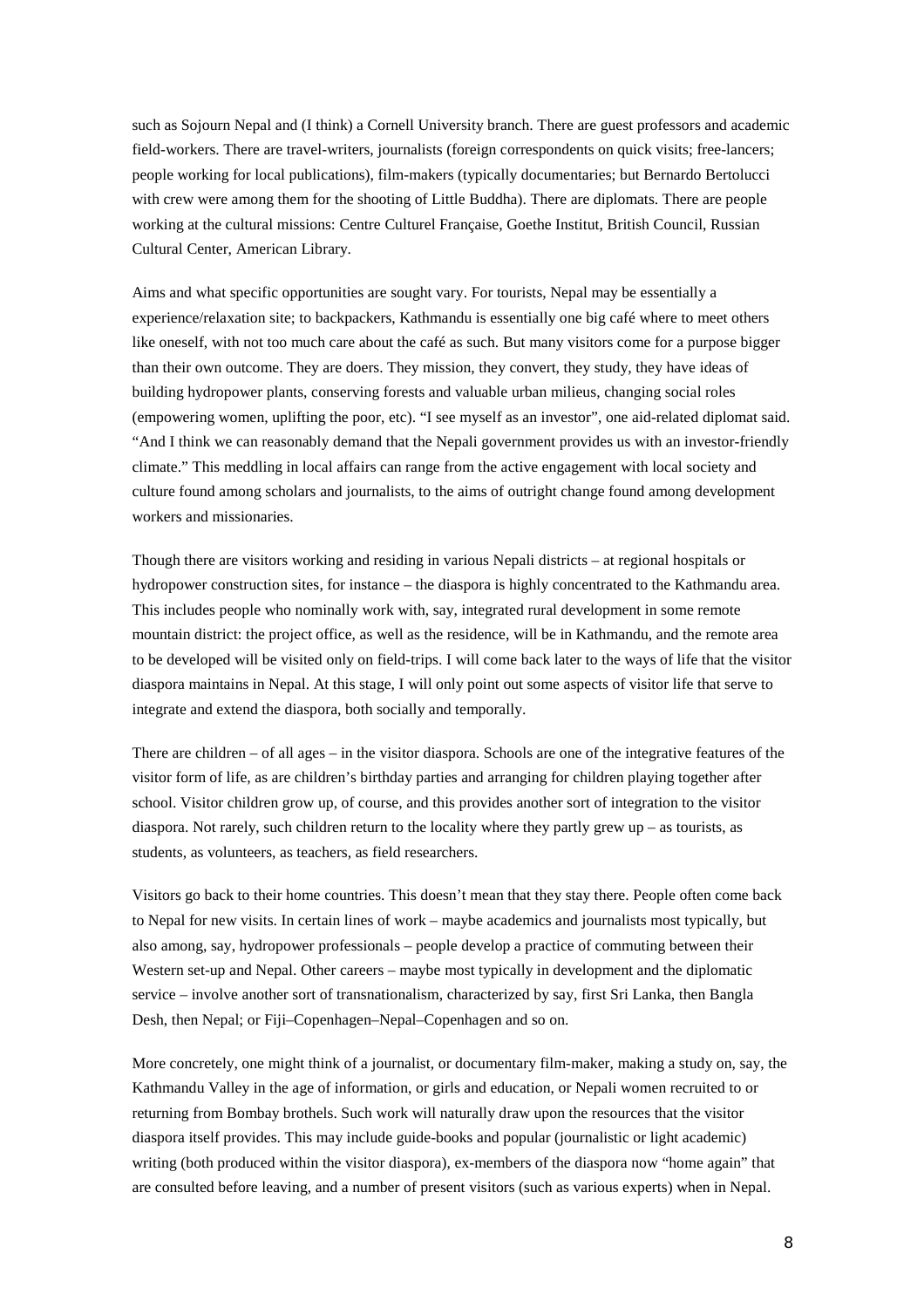Moreover, the visit itself will be maintained largely on the resources connected with the diaspora: transport, food, accommodation, interpreters and translation, local English-oriented journalists, and so on.

It is clear that the visitor diaspora has its internal integration, but still these links may be scattered rather too loosely to really make it into a community. In general, tourists may live rather separately from missionaries, for instance. As argued above, what does make the visitor diaspora a community is the interrelations with the hosts. Time to consider first, the hosts themselves, and then, these interrelations.

## The Kathmandu Valley, Nepal: a crossroads of diasporas

#### No one's indigenous here

-

Headline on the frontpage of  $Himal$  – published in Kathmandu – vol 7: 1

One way of describing the Kathmandu Valley is as the particular territory of a specific ethnic group, the Newars. Another is to say that this is the multi-ethnic capital area of a multi-ethnic country. None of these is wrong – but I think that it might be still more fruitful to say that processes of movement and migration have shaped this location in a fundamental way, both culturally and socially; and that foreigners – of various kinds – have been intrinsic to evolvement of the Kathmandu Valley society. To start from the top, the Kathmandu Valley has always been under the rule of foreigners. From the ancient Licchavis to the Ranas and Shahs of the most recent centuries, the rulers have come from someplace else (at least according to their own official genealogies, as we will see). This is well in line with South Asia in general where wave after wave of foreigners coming from the west – down from the passes in the northwest or, later, over the sea – have established themselves in ruling positions. Arabs, Afghans, Persians, Turks from Central Asia, Portuguese, French, Dutch, British – they have all been intrinsic to the unfolding processes of South Asian civilization.<sup>3</sup>

All rulers of the Kathmandu Valley have seen themselves as immigrants, claiming descent from the foreign lands to the south. The ancient rulers whom we know from their inscriptions took their dynastic name from the famous Licchavis of Vaishali (a region in the present-day Indian state of Bihar) and claimed to be kshatriyas, warriors according to Hindu dharma, patrons of Brahmans, and protectors of South Asian four-fold social order. The medieval Malla kings traced – or rather, concocted – their ancestry to the 11th century kings of Tirhut, Mithila (what is today north Bihar) and maintained their links to places and divinities in India. These rulers from time to time poured more immigrant blood into their lines by marrying princesses from various Indian lands. The Shahs and the Ranas, in their turn, claimed that they were originally Rajputs from Mewar and Chitor in present-day Rajasthan.

Such tales are by no means restricted to the rulers. Most groups among the Kathmandu Valley people have their own stories of immigration to tell, and most groups claim – at least – that they have immigrated

 $^3$  This and the following paragraphs give a condensed version of Kathmandu Valley history that can be found in any general presentation (such as Shaha, 1992). They are intended as a background only and I will not burden the paper with further references here.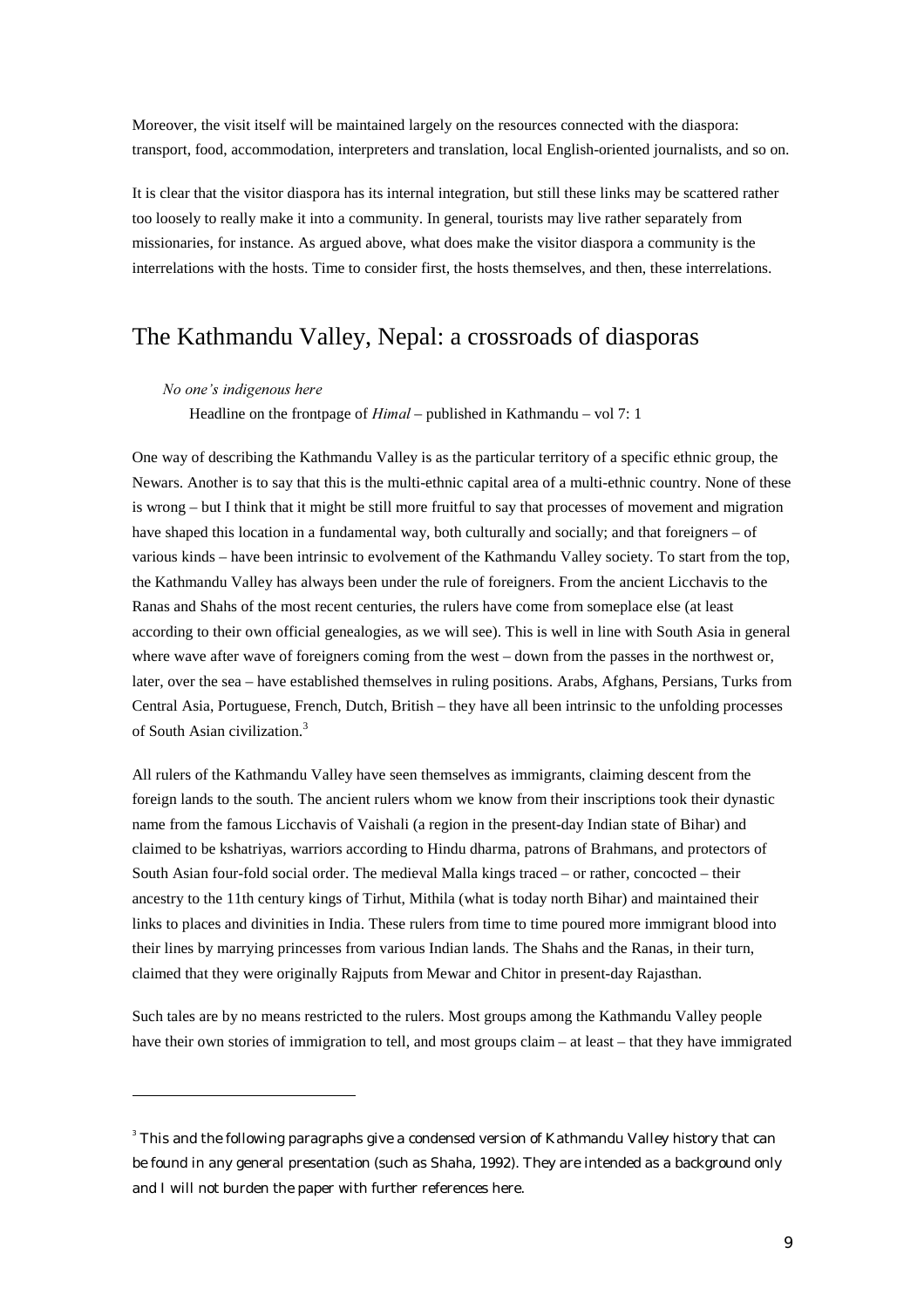from the south. The common story is that the immigrants were assimilated and integrated in the Valley civilization – in other words, that they became part of what is today seen as the ethnic group of Newars.

But throughout the centuries, Brahmins from various places in India – nearby Mithila, distant Maharashtra and Gujerat, even faraway South India – were invited to the Kathmandu Valley to serve as priests of specific temples, royal preceptors, aides, and to invigorate the Valley civilization with their scholarship and knowledge of Hindu orthodoxy. These Brahmins have maintained separate – non-Newar – identities till this day. They are not alone in this. People of various ethnicities from the Himalayan foothills also settled in the Kathmandu Valley retaining their separate, non-Newar, identites. And when the Malla kings were defeated (1769), and the Shah king of the principality of Gorkha had taken over the Kathmandu Valley and made Kathmandu the capital of a new, much larger kingdom, Brahmins and Chetris from the foothills poured into the Valley as the new elite.

A group that has no story of immigration to tell is the large Newar caste of farmers. The Kathmandu Valley has very fertile soil, and in their inscriptions the ancient Licchavis recorded that they had constructed and maintained irrigation facilities – water tanks and canals. It is a complex society that has been raised upon this agricultural base. Not only is there the comprehensive division of labor of a complex system of Newar castes. But moreover, the society of the Kathmandu Valley also stayed linked to both the north and the south, itself playing the role of an important switchboard in the north/south cultural traffic.

In the 11th, 12th and 13th centuries, people from the Kathmandu Valley studied at the famous Indian universities – Nalanda and Vikramashila – which moreover had recruited some of their most renowned teachers from this Himalayan valley. This was also when Indian scholars came to Nepal to teach, when Tibetans came to Nepal to study for Indian and Nepali scholars, when Nepali men of learning were invited to Tibet. Travelling Buddhist monks and scholars made the Kathmandu Valley a part of a large cultural area. Nepali artists made paintings and metal figures of Buddhist deities for the Tibetans, and manuscripts of Indian texts were copied in the Kathmandu Valley for use in Tibetan monasteries.

In the late Malla era, a small Muslim community of traders, scribes, musicians had established itself in the Valley and the Mallas themselves copied Mughal fashions in dress, arts, and life. But all this was of little importance to the Valley civilization compared to that during the tumultuous years of Muslim conquest, Buddhist and Hindu scholars, religious men, and other notables found a safe haven in this Himalayan valley that was never under Muslim rule. Many works of Indian learning were imported when the refugees arrived with their books and disciples, and learned men continued their journeys and migrations to the Kathmandu Valley. Indeed, all kinds of Indian learning flourished. Manuscripts of some 9,000 different titles containing ritual manuals, treatises on numerous subjects such as medicine, music, architecture, have been collected in the Valley where also Indian poetry was much maintained – Jayadeva's Gitagovinda in Sanskrit and Vidyapati's Maithili poetry are among the works copied continuously. The importance of the south is visible already in the very languages of these manuscripts: Sanskrit, Maithili, Bengali, Awadhi. These languages were not only read and copied, they were also used in the Valley's own literary creations.

Cultural flows and human movements went not only into the Kathmandu Valley, but out of it as well. Newar traders established a community in Lhasa in Tibet, and here many of them had a second family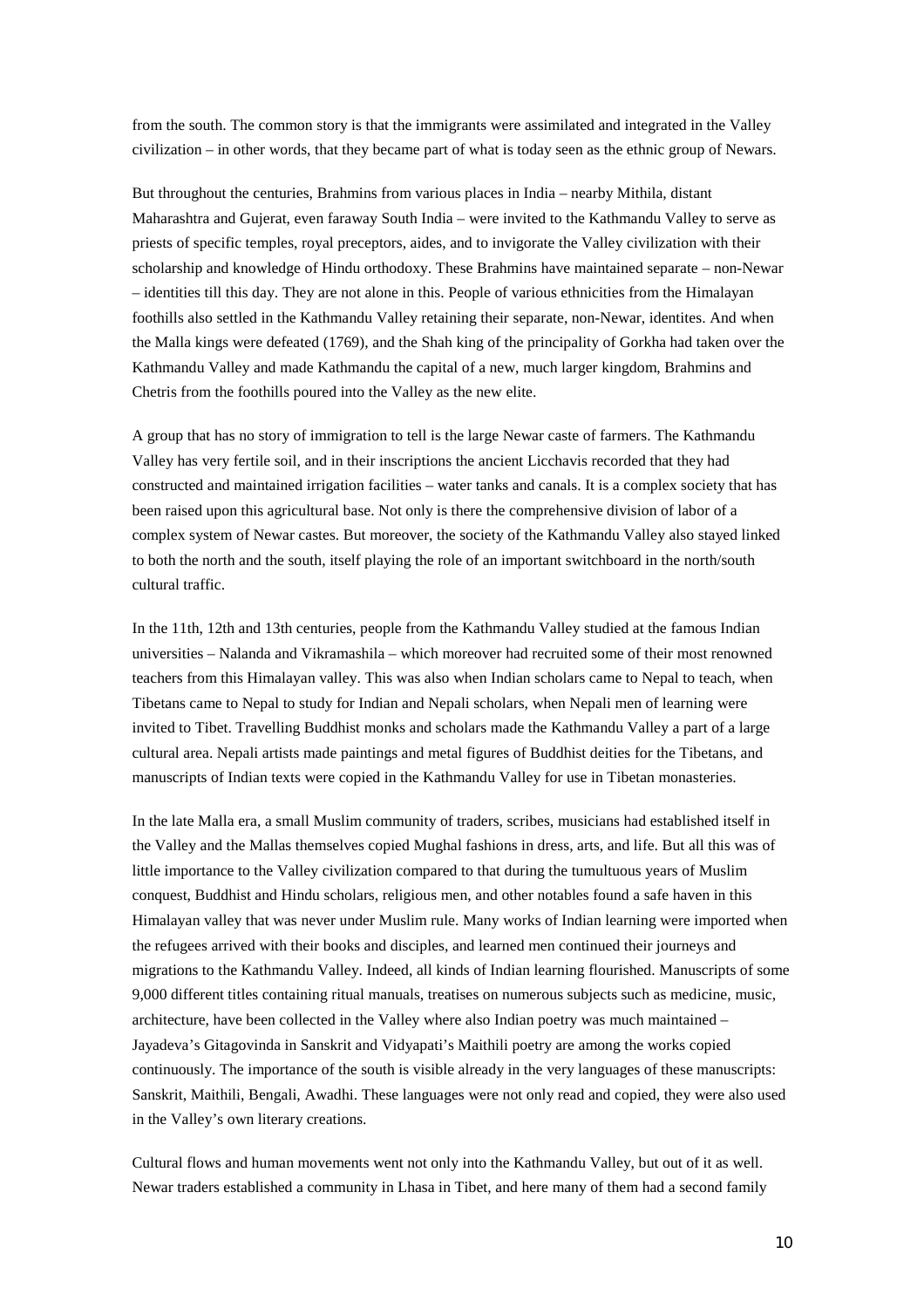with a Tibetan wife. The founding of this is credited to one Bhima Malla – a minister and a relative of king Pratapa Malla of Kathmandu – who in the mid-17th century lead a military expedition into Tibet, took control over the important passes, negotiated special rights for the Nepalis, and established 32 trading houses in Lhasa.<sup>4</sup>

The outward mobility of the Newars was not restricted to Tibet. In a short but brilliant article, Stephen L. Mikesell (1992) traces how east/west migration of Newar mercantile families opened Nepal's outlying districts for exploitation by outsiders – processes of "economic and technological changes with origins far from the Himalayan heartland – in the industrial cities of Europe and commercial centres of India" (1992: 16). As Stiller (1993: 14) says: "Wherever commercial opportunities have developed in Nepal, Newars have been quick to exploit them." From Doti in far-western Nepal to Ilam in the east, there are some forty major Newar towns. In addition, Newars are a significant part of the population also in other towns and bazaars. This migration started already in the Malla times, when Newars settled along the trade networks linking the Kathmandu Valley to the hinterland and to Tibet (Lewis & Shakya, 1988: 26-28). But the large-scale Newar migration started only with the unification of Nepal. "It was natural that the conquering Shah rulers recruited talented individuals from the Kathmandu Valley to perform the tasks necessary for national integration. Newar society was known for its literate elite, successful businessmen, talented artists, and skilled agriculturalists. For the Newars in the valley, the Shah conquest presented opportunities for expanding their economic opportunities in each of these spheres." (Lewis & Shakya 1988: 29). In these hill bazaars, the general features of the town resembled the towns and cities of the Kathmandu Valley.<sup>5</sup>

When these bazaar Newars remigrate to the Kathmandu Valley – as many have done – this is only one among many types of movement that has made this location a veritable crossroads of diasporas. Nepalis – of various ethnicities – are dispersed widely over South Asia (Hutt 1997). This diaspora is more clearly defined – and as "ethnic Nepalis"! – outside Nepal than inside. Remigration for various reasons (for instance, Nepalis have been collectively expelled from Bhutan and Myanmar) means that, for instance, Christian Nepalis of Burmese origin add another layer to the Kathmandu Valley as a diasporic crossroads. And maybe most notably, Darjeeling (in northern West Bengal) has long been an important site not only of Nepali settlement, but also of both ethnic movement in the Indian context and of Nepali nationalism (Onta 1996). And as already mentioned above, there are a large many Nepali ethnic groups who reside in the Valley as well as in their "homelands", some of whom with a career in foreign armies (British "Gurkhas" stationed in Britain or Hong Kong; Indian army) in their own or their family background. For reasons such as marriage, family links, education, and work opportunities, people migrate and re-migrate widely among and between the various sites of these different diasporas.

Then we have the presence of several distinct groups of Muslims in this "true land of the Hindus". And among South Asians more generally, both Sikhs and Marwaris are firmly established. The latter are prominent businessmen, as people say controlling much of the trade in imported consumer goods

-

<sup>4</sup> See further Jest (1993).

<sup>5</sup> On the Newar diaspora, see also Sharma (1994).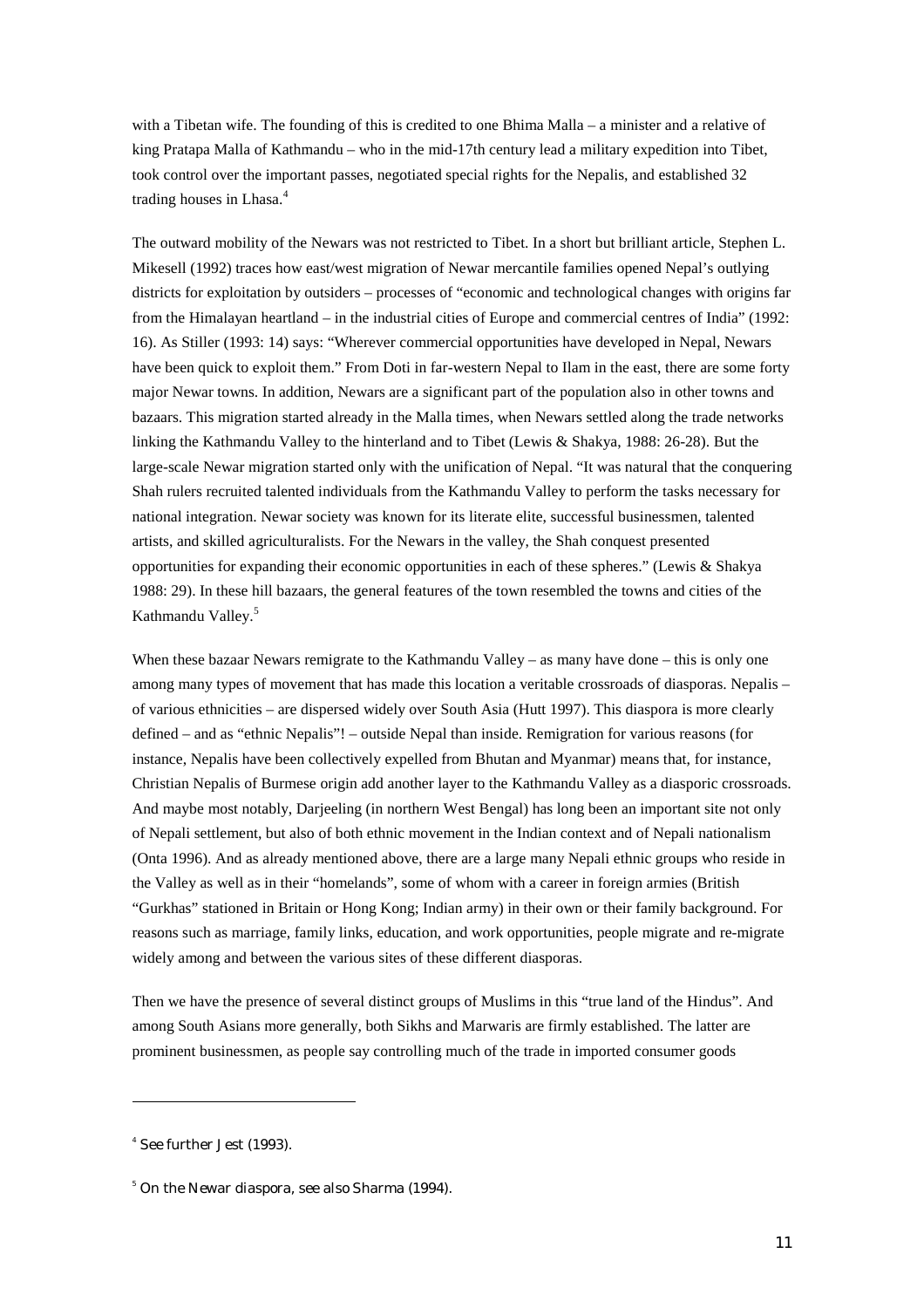(electronics, cameras, perfume and the like), sold in Kathmandu to price levels (Hong Kong, watch out!) that suggest (and rumour further corroborates) that the regular customs have been avoided. And finally, there are the Tibetans. Also the Tibetan presence in the Kathmandu Valley goes far back (as we have seen above; see further Lewis, 1989), but with the Chinese annexation of Tibet the number of Tibetans has been much inflated by refugees and exiles. There is today a large number of active Tibetan Buddhist monasteries in the Kathmandu Valley – the lamas of which are not only Tibetans, but also people from various Himalayan ethnic groups.

When the host community at times is mobilized against the foreign presence, it is the Indian groups that are targeted. I have not heard of any anti-Tibetan or anti-Westerner riots or demonstrations. The anti-Indian sentiment, on the other hand, is easily ignited, as seen recently when the Indian film star Hritik (allegedly) ridiculed Nepal in an interview – and the Nepali government, for good reasons, was asked to protect Indian citizens not long after.

Numerous occupational niches can be inferred from the division of labor upheld by the systems of caste (on the Newars, see for instance Levy 1990); to this should be added people supporting themselves as landlords, government employees, or on trade.

Not surprisingly in this multi-ethnic setting, nation-building has been an important aim of the Nepali governments throughout the last four–five decades. This has manifested itself in the development of media and of a physical infrastructure of roads and communications, and in a greatly expanded and regulated educational system (see further, e. g., Burghart 1984, Grandin forthcoming).

## Visitorization

-

As Hrafn Gunnlaugsson (1984) has made clear, the impact of a visitor should not be underestimated. In his movie, When the Raven Flies, the visitor – known only as Gest (Guest) – wreaks complete havoc on the local community that he visits.<sup>6</sup> The impact of the visitor diaspora is  $-$  in Nepal, and nowadays more generally – not of Gest's knife-throwing, violent kind, but probably no less manipulative and no less comprehensive. In what way does this diaspora of visitors help shape the local landscape? What niches does it open up? Ulf Hannerz has given us an example that is worth quoting at some length:

During my stays in Kafanchan, a multi-ethnic, polyglot town close to the geographical center of Nigeria, I have often found myself somewhat irritated and embarrassed as various townspeople have seen me as a possible resource in implausible schemes for going abroad or getting into some lucrative import–export business (often import rather than export, really). To begin with, I only saw this as a distraction from my purpose of finding out what town life was actually like. With time, I came to realize that these schemes were indeed one

<sup>&</sup>lt;sup>6</sup> This movie, in its turn, is part of the another type of transnational flow: paying homage to A Fistful of Dollars (Leone, 1961) which in its turn is a remake of Yojimbo (Kurosawa, 1955) which takes its plot from Dashiell Hammett's gangster/detective novel Red Harvest (1927).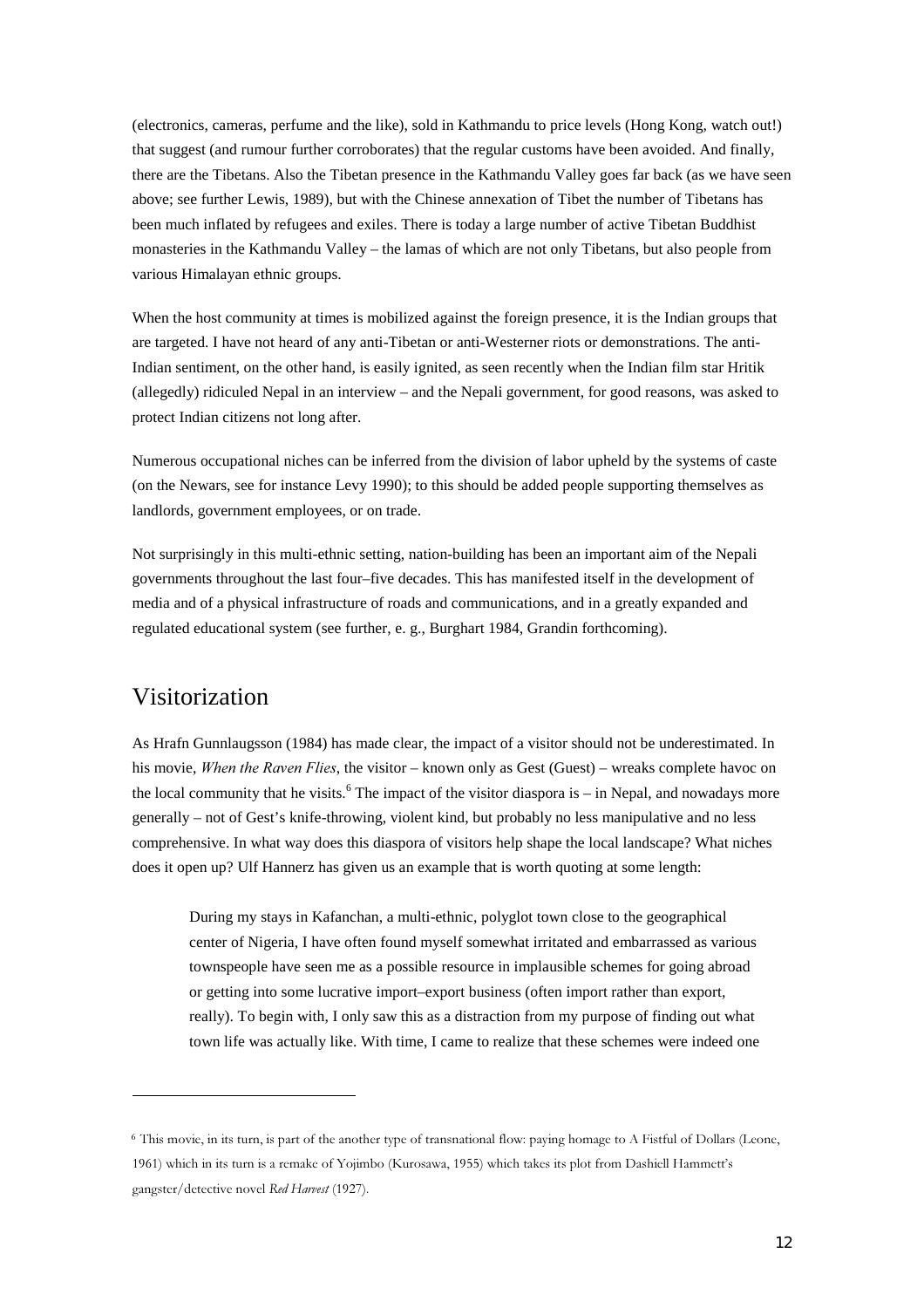part of what it was all about. Such hunches about the good life belonged with the popular tunes about the life styles of the rich and famous, with the hole-in-the-wall commercial school where adolescents may pick up typing, bookkeeping and other skills designed to take them from the village to the city, and with the star system of urban folklore, the tales told in beer bars in which politicians, high military officers and business tycoons become the new tricksters and hero figures. (Hannerz 1986:2).

Like Hannerz himself, visitors have resources to bring with them. The visitor diaspora is very forcefully based in other places, and commands resources and opportunities back there – such as bank accounts and social networks. As shorthand for the interactive processes where hosts adapt to the presence of visitors – to a tourism economy, to an aid economy, and so on  $-I$  will use the term "visitorization".

My understanding of the visitorization process proceeds from a simple model. People navigate in a fabric of resources and opportunities that they perceive are open to them. The presence of the visitor diaspora – some of whom control big purses of aid money, some of whom control only their own, typically big enough for Third World standards – very significantly affects this fabric of resources and opportunities. That is, the continuous presence of visitors who naturally want food, housing, transport, service, and entertainment continuously has an impact upon how the fabric is woven.

## The visitorization of the Kathmandu Valley/Nepal

Visitorization is prominent in Sherry Ortner's (1989) account of the founding of the Tyangboche and Chiwong monasteries in the Khumbu district of Nepal in the early 20th century. Trekkers, coffee-tablebook-writers, and scholars alike see these monasteries as the crowning achievements of highlander (Sherpa or Tibetan) culture. Yet it was the resources and opportunities that Sherpas saw and seized upon in mountaineering, Nepali nation-building and British colonialism (in neighboring India) that enabled these cultural efforts.

In a recent article, Mark Liechty (1997) has explored the role of foreignness – Western goods and the West as a local idea – in the Kathmandu Valley. Liechty stops his survey at about 1951, and since then the Kathmandu Valley has more or less jumped into modernity and the presence of Westerners has multiplied and become well entrenched. And today, the results of all this are clearly visible. Watched from its rim, a cover of brown haze – dust and exhausts – covers the Valley, and the same haze effectively blocks the once spectacular view of the Himalayas to the north. House construction goes on everywhere, and the suburban landscape stretches vastly from across the ring road to the south and towards Swayambhu to the north. Not long ago, this was all farmland. And part of this development is also the fat smoke from the cement factory behind the narrow gorge of Chobhar, and the roar from the ring road from various buses and from lorries overloaded with beer, soft-drinks, cooking gas, wood, sand, stone, cement, buffaloes, and other necessities.

The results of this modern jump are contradictory. True, there are signboards for computer firms and desk-top-publishing everywhere; you contact people here by phone, telefax, or the internet; supermarkets and specialised stores provide a large range of imported foods, consumer electronics, cameras, Benetton and Mark's & Spencer's clothes, perfume, expensive watches; the number of cars multiplies quickly;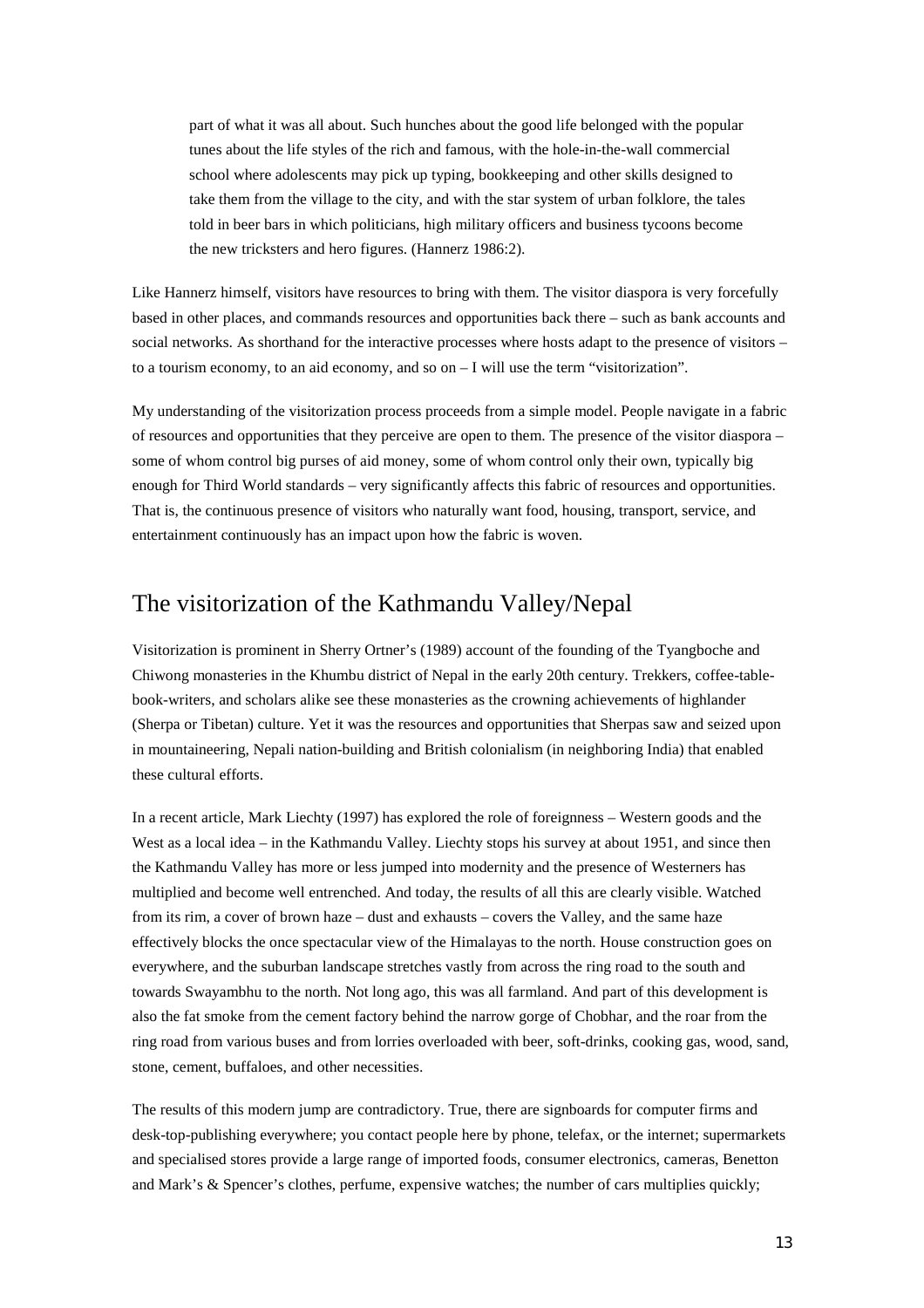there is satellite TV and FM radio. But social and economic indicators tell another story. Per capita GNP; Human Development Index; access to health facilities; child mortality; life expectancy at birth; literacy – whatever aspect you choose, Nepal is at the level of such icons of Third World poverty and underdevelopment as Bangla Desh or Ethiopia. Foreign aid for development has been an important part of government income since the 1950ies. All the same, poverty, land-hunger, land erosion, aid-dependence are stock concepts when Nepal is described in local economic or political debate or by aid bureaus.

Exports of garments and Tibetan carpets (largely manufactured in the Kathmandu Valley) earn more foreign currency than development grants and loans. And the tourists add to the foreign currency income by as much as foreign aid. This influx of foreign money is well needed to meet the import bills. The oil bill alone absorbs the full amount of aid grants. And then there is the import of cars, foreign goods, electronics and so on. But the sum total of aid, loans, exports and tourism earnings does not only pay all these bills, it is also the generator of the physical transformation of the Kathmandu Valley.

Visitors are highly visible. Development project offices and Landcruisers bearing the logo of a development project seem to be everywhere. The short-term visitors – tourists and backpackers – are more concentrated to certain areas. There is the backpacker eldorado of Thamel, with shops for used books, trekking provisions, sweets, traveler-type clothes, rucksacks, walking boots, and so on mix with restaurants, coffee-shops, lodges, hotels, handicraft centers, cargo exporters, and money-changers. And there is the upper-end tourist area south of the Royal Palace, with jeweler's shops, boutiques, expensive restaurants, and the top class hotels. But of course all sorts of tourists venture out of these areas – for all sorts of activities ranging from climbing Mount Everest to a stroll down to the heart of Kathmandu.

So far, we have attended to visitorization on a macro level. That there is a general correlation between visitors and their resources on one hand, and the physical transformation on the other is clear enough. But it is not so easy to sort out what of the impact can be attributed to exactly which visitor activities. Let us shift to the micro level.

# Visitors as a local resource

To start from a very concrete case, a medium-to-long-term visitor set-up can include some or all of the following:

|           | Accommodation                                                              | <b>Transport</b>                                                   | People                                                                                       |
|-----------|----------------------------------------------------------------------------|--------------------------------------------------------------------|----------------------------------------------------------------------------------------------|
| Residence | A house with a garden, or<br>maybe a flat, rented from<br>a local landlord | Private car, maybe<br>imported duty-free, or<br>scooter/motorcycle | Housekeeper, cook,<br>gardener, driver,<br>watchman                                          |
| Workplace | A house, most probably<br>rented from a local<br>landlord                  | Office car, maybe for the<br>exclusive use of the visitor          | Local personnel: peons,<br>cleaners, drivers, office<br>personnel, etc.<br>Teacher of Nepali |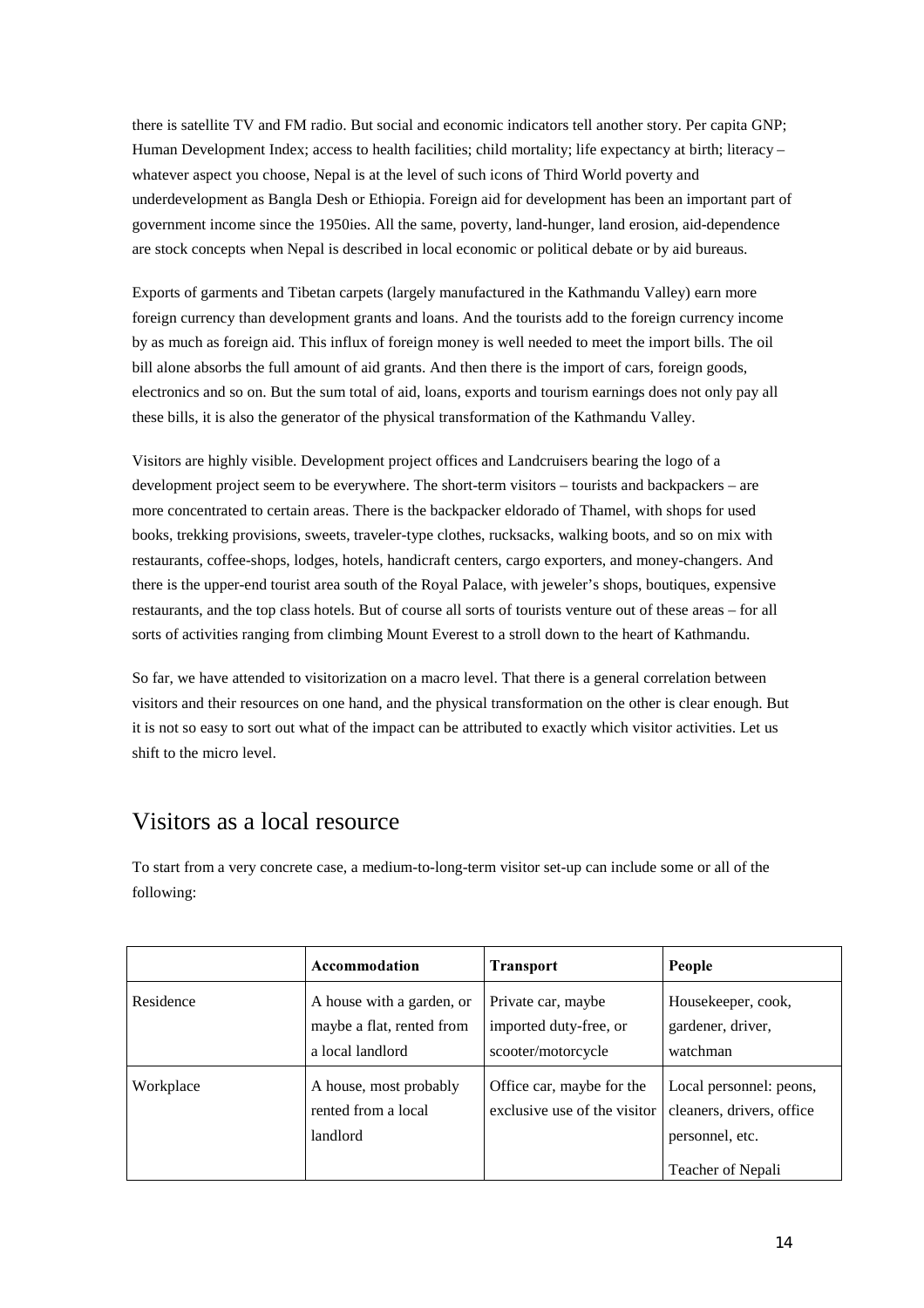|                         |                                                                                                                                    |                                       | language<br>(If big:) Visitor<br>administrators and<br>professionals                                 |
|-------------------------|------------------------------------------------------------------------------------------------------------------------------------|---------------------------------------|------------------------------------------------------------------------------------------------------|
| School (if children)    | A house with a sizeable<br>plot of land, most<br>probably rented from a<br>local landlord                                          | School bus (or<br>private/office car) | <b>Educational professionals</b><br>(visitors or locals), local<br>personnel                         |
| Leisure                 | Various houses:<br>restaurants, clubs, hotels,<br>swimming pools, resorts<br>etc; see further what is<br>said about tourists below | (Private or office car; taxi)         | Local personnel:<br>managers, waiters, cooks,<br>cleaners, and many others                           |
| Services and facilities | Various houses: shops,<br>supermarkets, medical<br>clinics, etc                                                                    | (Private or office car; taxi)         | Local personnel:<br>shopkeepers, shop<br>attendants, medical<br>assistants; Visitor<br>professionals |

All of the above: the visitor in question will probably be on a contract as a development aid advisor or professional, or maybe a diplomat. The set-up of, say, missionaries, academic field-workers, volunteers, or operators of their own businesses will be more – but far from totally – reduced. Tourists and backpackers, of course, have a different way of organizing their lives: hotels, restaurants, taxis, hotel cars and buses, and the local personnel working there or as tour operators, guides, porters are central here.

So this is the life-style of the visitor in schematic form. Other aspects of this life-style can be imagined from the table above: monetary flows, for instance (rent, salaries, gas, supermarket bills, etc). Another aspect is that residences and offices are widely dispersed throughout the Kathmandu area (there are no gated communities here!). Visitors typically find it natural to have residences, work, schools, and leisure widely spaced geographically, and see cars as a natural necessity; thus the Landcruisers and Pajeros typically driven by the visitor diaspora rapidly fill up Kathmandu's mostly narrow streets and alleys.

As can be seen above, the visitor diaspora opens up a whole array of occupational niches and business opportunities for the hosts. Beside what is listed in the table above, this includes such things as brokering (finding a house for a new visitor, or a new tenant for a landlord), tailoring, and the import or manufacture and selling of a whole lot of things: clothes, books, special Western-type food (imported or locally manufactured), furniture, home appliances (fridges, heaters, stoves, etc), cameras, stereos, TVs, computers and computer services, photocopying, medical provisions and labs, car maintenance, and so on. Moreover, there are things like producing visitor-oriented magazines (Nepal Traveller and the like), manufacturing or selling "ethnic" or "cultural" artifacts (musical instruments, paintings, cast metal objects, woodcarvings, etc.), or being ready to pack and forward visitors' belongings when they go back home. And so far we have only considered the visitors as individual persons. As controllers of aid money,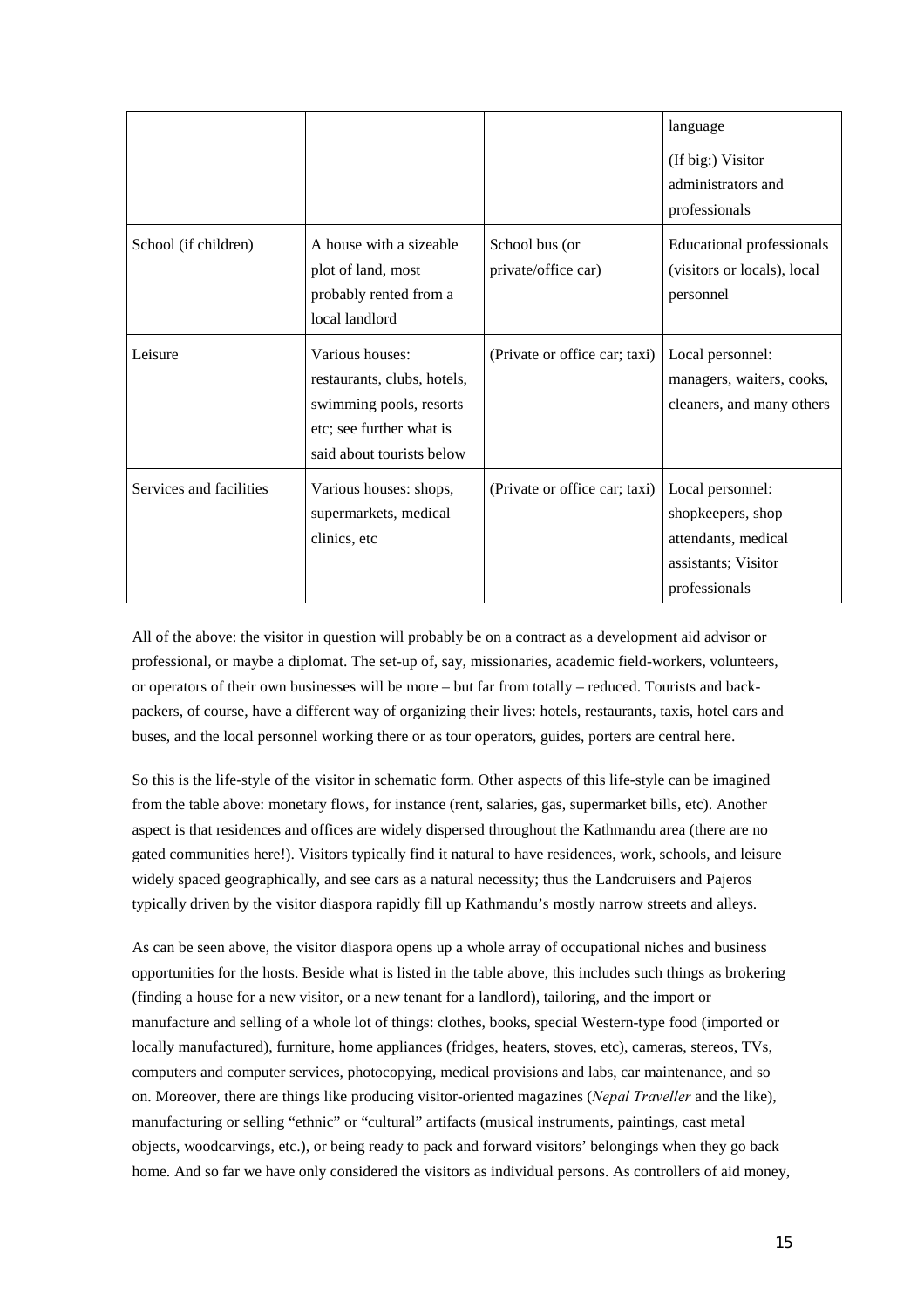they open up further niches: local NGOs tailored to prevailing fashions and priorities are a good example (see further Dixit, 1996), but there is also the money flowing into various government or private organizations, creating still more occupational opportunities, and there is money flowing directly into people's pockets as bribes and commissions. And finally, visitors can be made use of more indirectly – we will return to this.

With all this, the specifically visitor-oriented infrastructure is steadily growing ever more comprehensive, and the general infrastructure becomes ever more fine-tuned to visitors. To a new visitor, the infrastructure is already there. Similarly, the hosts have a role ready and waiting to affix to the visitor. In Nepal, this will be announced with terms such as *angreji* (Englishman), *amerkan* (American) or the more general *kuire* ("misty", referring to the pale eyes of Westerners) and a matrix of expectations on what such a person will be up to goes along with the term. The interaction between hosts and visitors takes on many forms, and there is a border-zone of cooperation and intermingling between these "communities" where the fact that they belong to different communities is downplayed. This is facilitated by a surprisingly general ability to speak English among the hosts, and an equally surprisingly general ambition to learn Nepali among the visitors. The border-zone includes such things as friendships and marriages, and such venues as schools, conferences, publications. In other respects, hosts and visitors are locked into ever-enfolding processes of negotiation and power-play (on such processes in the development context, see Dixit, 1996; cf. Baaz, 2002). Each party has at its command resources the other wants. Most basically, this involves money versus the right to stay. Just ask a visitor about how she extended her visa… The bureaucracy treating such applications adds still more complexity to the visitorization.

### Visitorization: lifestyle and aspirations, ideology and heritage

But visitorization does not stop with occupational opportunities and business prospects. Maybe we should start with one important implication of the table above, only touched upon so far: the houses. To build and furnish a house for renting to foreigners seems to be a prominent aspiration among those Nepalis financially equipped to do so. This often means that the family of the landlord itself moves on to a smaller flat. It can also mean, for instance, that a family builds a three-story house where one floor will be occupied by the family itself, the others rented out as apartments. In either way, the family derives a stable income from its property. Again, it seems that visitors on such contracts that include free accommodation are most in demand as tenants: they pay well but want good houses with attached bathrooms, wooden floors, tiled kitchens and nice large gardens. This is also to say that the physical transformation of the Kathmandu Valley is one aspect of its visitorization. Visitor money – rents, salaries, commissions – is transformed to new buildings, or to new stories on existing buildings. A few years ago, one of the Nepali political magazines described this very clearly by means of publishing photographs of the houses leading politicians – who have low regular salaries but are well placed to control the flow of visitor money – had built after taking office.

Aspirations and life-styles among the hosts can adapt to the visitors in different ways. First, the life-style of the diaspora may be emulated, with increasing demand among the hosts for such things as beer, cars, and refrigerators. The size of a decent salary can be modeled on visitor examples (a bitter debate on the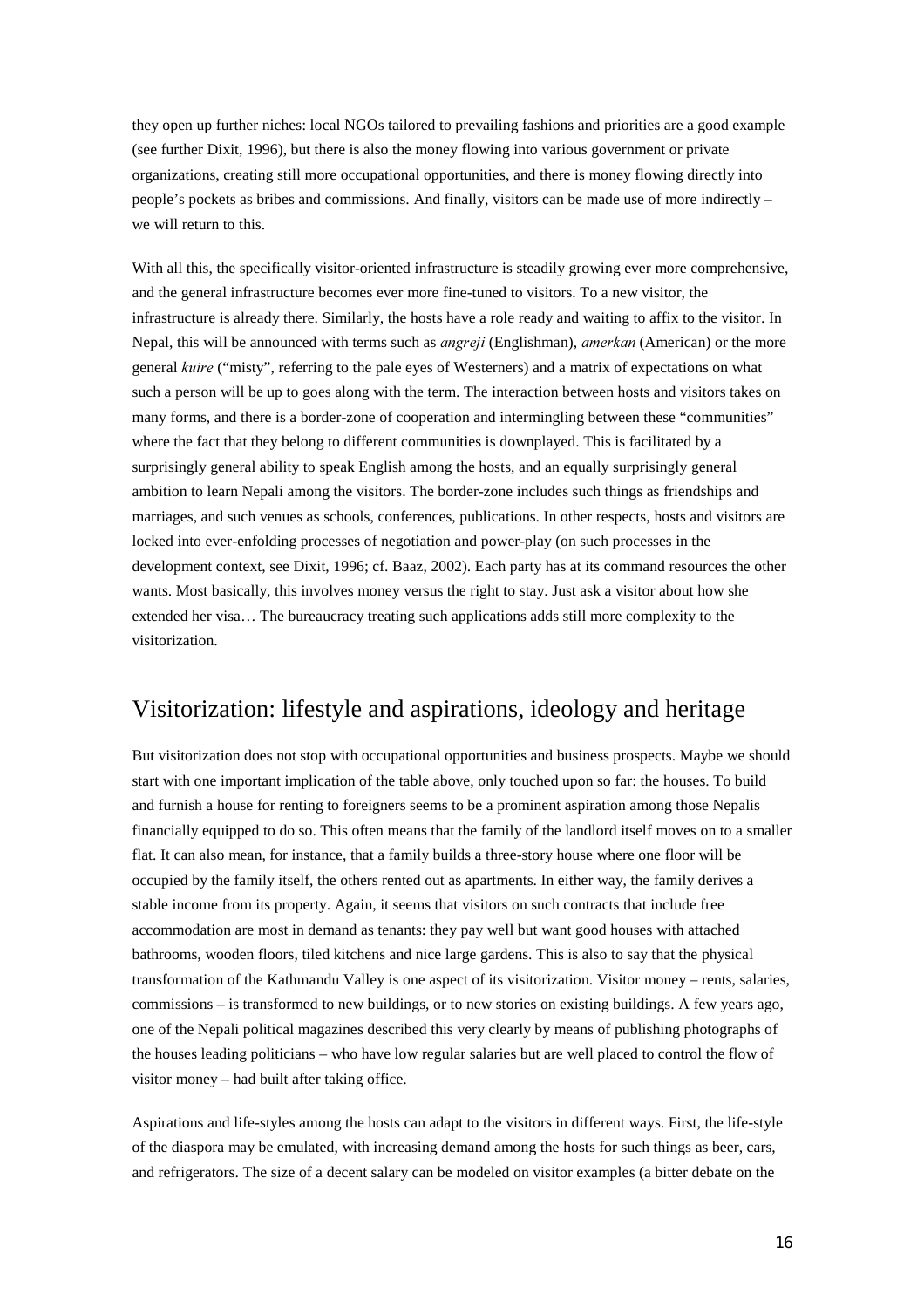difference in pay-scale for equally qualified Nepali and expatriate professionals surfaces now and then in various publications). This can also include how to build a house, how to equip it, and how to live in it: hot water, heating, lay-out of the rooms. Second, people's aspirations for themselves and for their offspring may be visitorized. What, exactly, makes education and the English language so important to the Nepali middle classes that they are easy prey for a host of expensive English Boarding schools? Why are young men from modest backgrounds so eager to learn to drive a car? What kind of careers and outcomes is it that people have in mind here? To work directly in a (development) project office? To get into government service – which might mean having to handle visitor donors and counterparts? To work in the tourist-oriented sector? To be employed as a driver? To get into the complicated career of an intellectual, doing freelance writing here, taking an assignment for an NGO there, making a consultancy report there again? And this only goes on. As we have seen, visitor money, directly and indirectly, and visitor demand for accommodation helps drive the construction business. This means that skilled (carpenters, brick-layers and the like) and unskilled construction workers will be needed; and hence people from the Valley's outlying villages, or from Nepal's southern districts, or from India will find new niches and adjust their aspirations accordingly.

Visitorization can thus take the form of long chains of processes:

Visitors–> housing–>construction–>brick- or cement-factories–>farmland converted to industrial premises.

Or: visitors–>health considerations–>organically grown vegetables–>conversion of rice-land to gardens.

To shift the perspective, visitorization operates also on a more political level. Numerous questions can be asked also here. One might think about, for instance, in what ways political rhetoric is shaped not only for local ears, but as a part of the interaction with money-controlling visitors (see further Borgström 1980, 1982; Burghart 1984, Grandin 1996). On a more sinister level, people sometimes suggest that politicians' and bureaucrats' well-publicized ability to siphon off aid funds to their own pockets is one important reason why Nepal has had so many government shifts during the last decade. And why did Nepali members of parliament decide that they were entitled to import duty-free a 4WD vehicle – leading to comments that "Pajeroism" had arrived as the new political ideology. On another note, it has also been suggested that the reason why Nepal has been able to consistently attract a relatively large share of international aid money is that the country has powerful friends – here networks with ex-visitors make up a resource that can be mobilized when needed. (On a smaller scale, such networks can be seen as important also when it comes to, for instance, the possibilities of obtaining a university education in the West.) To give a final example, in the recent decade there has been much attention among visitors to questions of ethnic mobilization. What roles do scholarly studies of particular ethnic groups – and the way these studies are framed – play here? And what powerful friends among visitors have ethnic activists been able to cultivate?

In similar ways, cultural heritage is visitorized. Visitor considerations feed into the processes whereby cultural heritage is selected and publicized. This pertains to cultural objects, where visitor tastes or scholarly judgements influence crafts such as metal-casting or wood-carving. Similarly, cultural performances (religion, songs, music and dance in various venues, for instance) become adjusted to visitors in various ways: visitors crowd out hosts at religious processions, sponsor cassette recordings and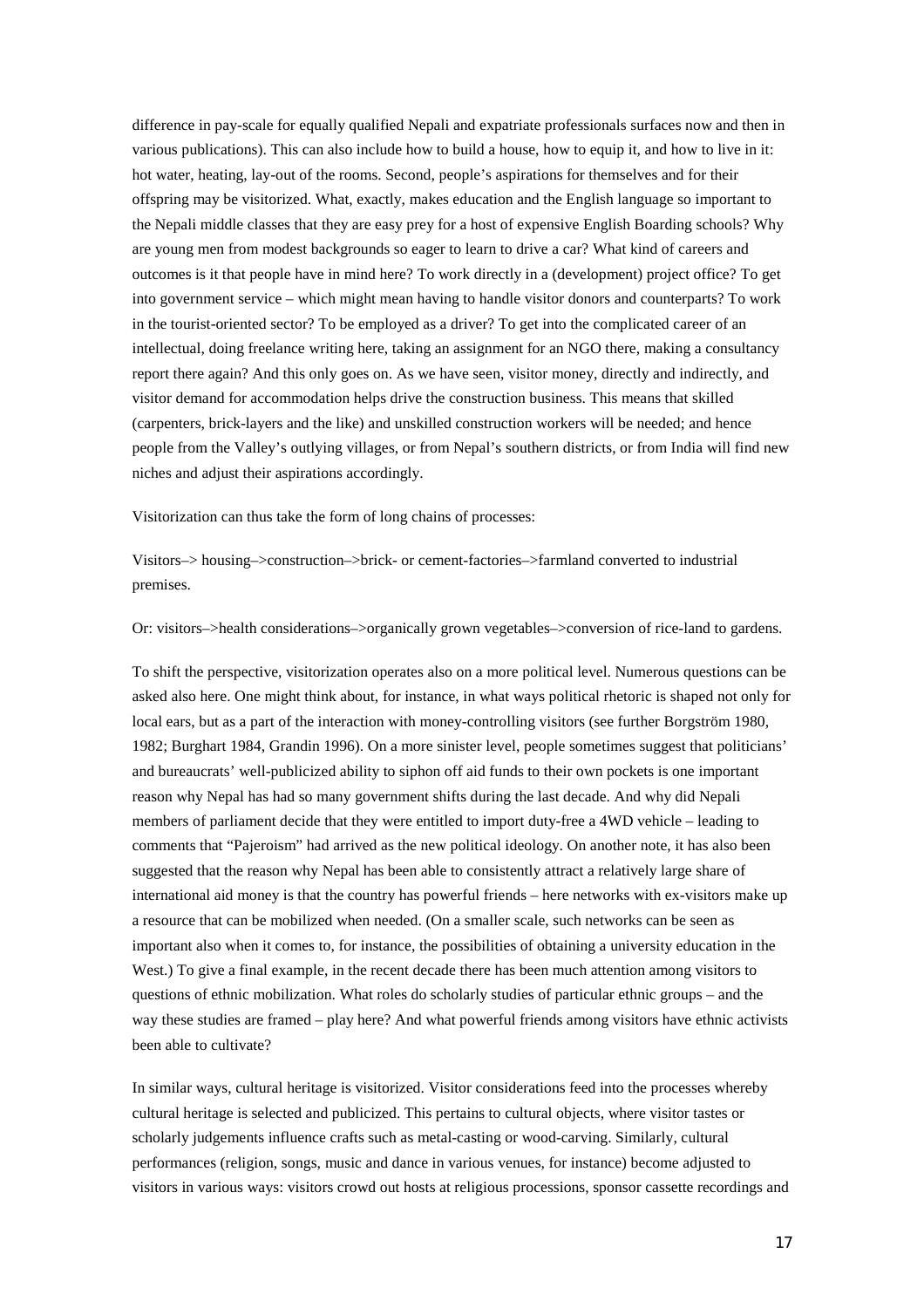performances of song-dramas, and take part of special, visitor-oriented dance and music performances. The very physical structure of Kathmandu Valley towns is a case in point: numerous conservation projects – temples, individual houses, streets – have been undertaken by visitors. The processes go both ways. One the one hand, visitorization has implied conservation of whole towns, valuable areas, individual houses, temples, palaces. On the other hand, visitorization includes land demand, cars, roads, infrastructure – all of which rather serves to threaten the very objects that conservation seeks to preserve.

This can be pursued even further. Visitorization fuels internal migration both directly and indirectly. Directly, since the presence of the visitor diaspora creates new resources and opportunities that attract people from the outlying districts. Indirectly, since the visitor diaspora feeds into the process of wealth concentration and accumulation in the Valley. The relative (and maybe also absolute) impoverishment of rural districts in comparison with the visible wealth of the Kathmandu Valley is one important reason why the Maoist "people's war" has become so successful and hard to come to terms with (Thapa 2001). Returning to the ethnic perspective, this relative wealth has had a contradictory impact upon Newar culture: eroding it yet giving muscle to Newar claims of cultural uniqueness. Newar claims to defining national culture are thus fuelled by the Valley's wealth, and a response to the wealth-backed threat to their cultural heritage.

## Visitorization as cooperation and conflict: conclusions

Socially, economically, and culturally, a host country such as Nepal becomes a place adapted to the continuous presence of visitors. There will be schools for the visitor's children. There will be restaurants and shops catering to visitor tastes. There will even be local production – of, say, cheese, delicatessen, clothing, furniture, crafts – suited to the way the visitor diaspora lives. A wide variety of occupational niches for hosts will be opened, and hosts adjust their aspirations, outlooks and perspectives (concering education, for instance) to the presence of the diaspora and the resources and opportunities this brings along. The political rhetorics may partly be intended for visitor ears, or at least adapted to the diaspora's eavesdropping and commentary. The production of culture – arts, crafts, performances, religion – may be highly conscious of and sometimes directly intended for the visitor audience.

To sum up, the presence of the visitor diaspora:

- creates physical transformation of the locality
- creates a vast and manifold economic and occupational sector
- creates an infrastructure and institutions to specifically deal with the diaspora
- creates a borderland zone of diaspora/host contact, dialogue, negotiations, power-play.

## Final conclusions

Time to return to more general issues. Comparing foreign correspondents to his own branch of the diaspora, social anthropology, Ulf Hannerz (1996:113) observes that "of course, in our own way, we are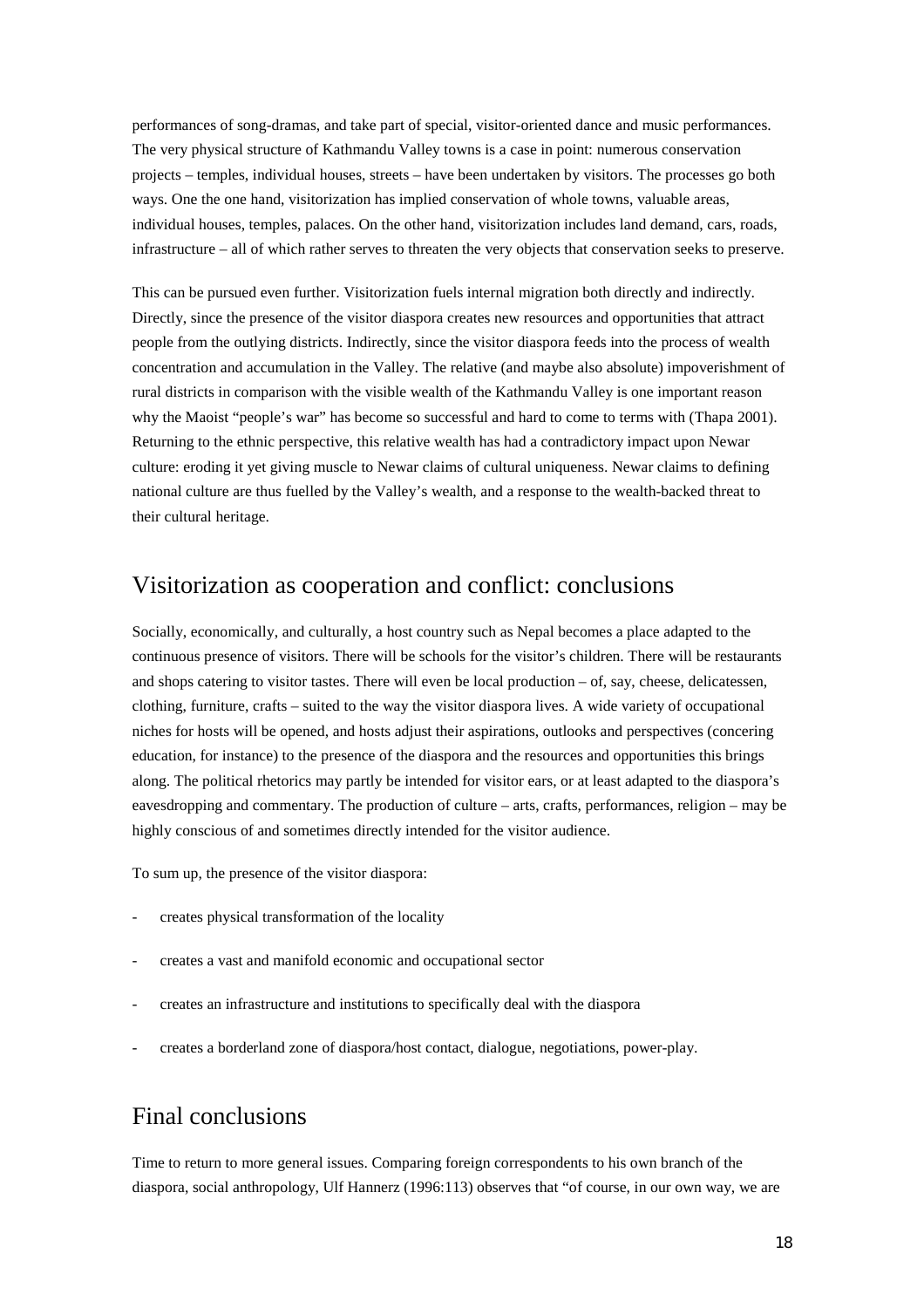also part of that worldmaking cultural apparatus". Western knowledge of the world outside the West is produced and largely controlled by the visitor diaspora. Travel writers, development professionals, journalists, scholars – to name a few – continuously produce information, knowledge, theories as to what really goes on in these places. It goes without saying that this knowledge reflects the particular perspectives, positions, and interests of the diaspora. So what perspectives are they? Arjun Appadurai (1992: 35) has observed:

Natives are in one place, a place to which explorers, administrators, missionaries, and eventually anthropologists, come. The outsiders, these observers, are regarded as quintessentially mobile; they are the movers, the seers, the knowers. The natives are immobilized by their belonging to a place.

The distinction that Appadurai makes in terms of mobility versus immobility has another dimension: that of individual versus collective. The anthropologist, as surely as the explorer, is a (mobile) *individual* who comes here to engage (sedentary) collective life. If my notion of a visitor diaspora has any truth, however, it is clear that the anthropologist – as well as the administrator or the missionary – is as much part of a collective as are the "natives".

This why the idea of anthropological "reflexivity" (Clifford & Marcus 1986) backfires. When such endeavors focus upon the individual ethnographer's role in the field, this serves only to further reinforce the distinction between the mobile individual visitor (the anthropologist) and the sedentary collective of hosts (the natives). When anthropological reflexivity takes on anthropology as a discipline, it still draws its boundaries far too narrowly. As Clifford (1997: 22–23) has observed, that the context of field-work includes what I have discussed here as a visitor-oriented infrastructure is largely erased from ethnographies. There is one more point in Hannerz' Kafanchan example (quoted above): it was he, the visitor, that was approached in these schemes, and this was well in line with how hosts see a visitor (and not just anthropological field-workers) as a potential resource. And these visitors are not just individuals. They belong to a collective formation shaped in interaction with the hosts. To write oneself as an individual person or anthropology as a discipline into the story does not help: it is just to resist collectivization of oneself.

I will press this point a little further. Paul Gilroy (1993) has argued that blacks and slavery have been located "outside" Western modernity, whereas in fact both are intrinsic features of Western modernity. The same – in reverse – goes for the visitor diaspora, which remains largely invisible in the knowledge produced by Western scholarship (and journalism, travel-book writing, etc) on non-Western localities. The Westerner diaspora is located "outside" its host societies, whereas in fact it is intrinsic to these societies.

The visitor diaspora in many ways show Western cases in reverse. Sweden is seen as multi-cultural by virtue of people of other "nationalities" residing here. Nepal is also referred to as a multi-cultural society, but this does not refer to the many foreign-born people residing here, but rather to its "internal" ethnic diversity. The visitorized cities in the Third World is the mirror, in reverse, of the multi-cultural cities in the West. The reversal shows up in that while foreign diasporas in the West are discussed in terms of ethnicity and are the subject of much investigation, the Westerner diaspora (like that of the Black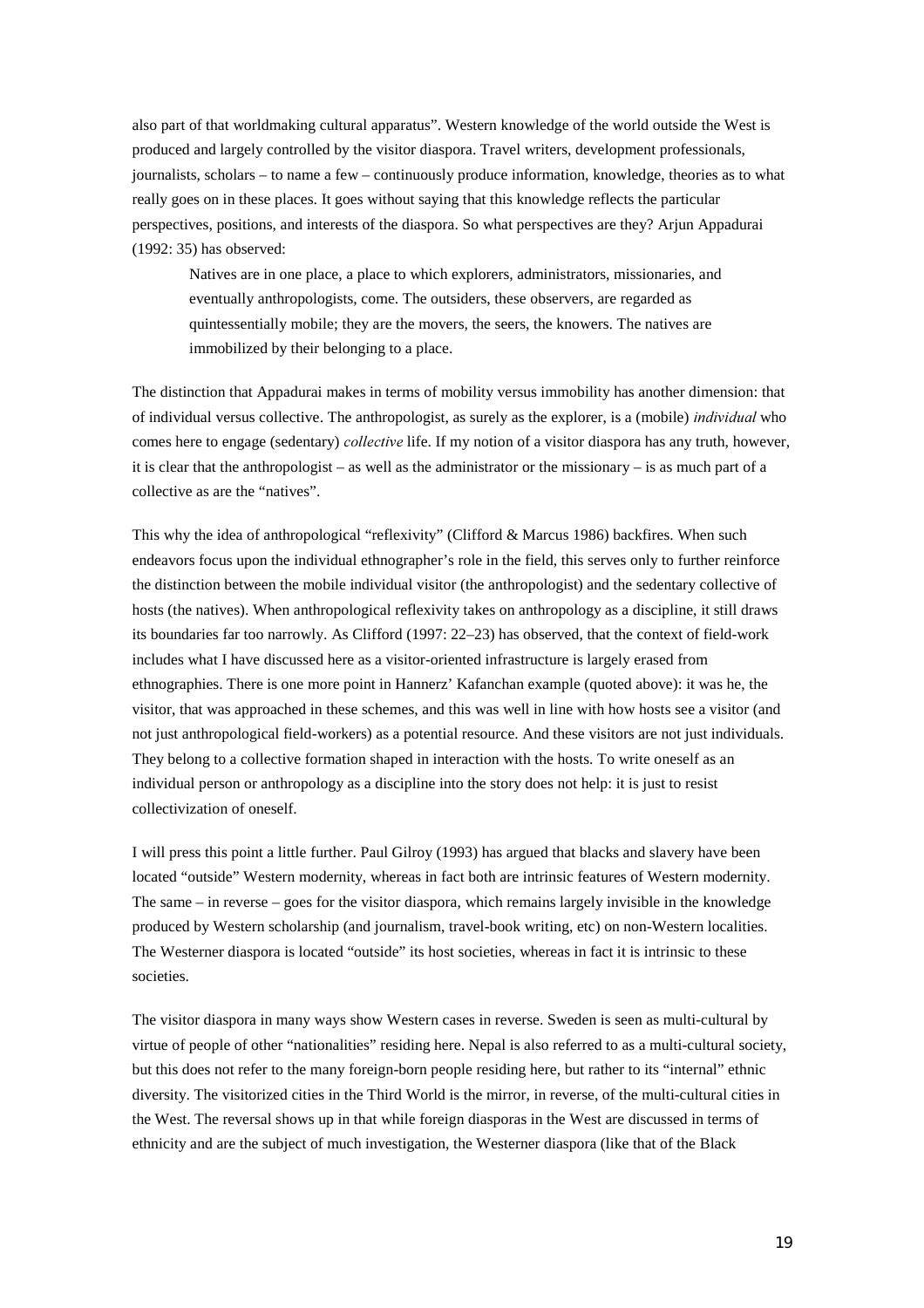Atlantic) remains strangely invisible, and is never discussed in ethnic terms though this of course is quite possible.

Maybe this discussion makes too much of the West/non-West distinction. After all, not only Westerners work with development aid (India and Japan are major donors in Nepal, and the UNDP is not an exclusively Western institution). After all, as noted above, the Western traders that are an important part of the historical roots of the visitor diaspora are, moreover, only one of many trade diasporas (Curtin 1984). And as we have seen, when the visitor diaspora appeared in the Kathmandu Valley, this was just one more step in the continuous process of foreigners moving in. I cannot develop this further in this paper, but there is certainly much left to be spelled out here.

Some final points. I have tried to demonstrate that the visitor diaspora has what for lack of better words can be called systemic properties. There is circulation, cross-category integration, re-visits, co-produced knowledge within the diaspora itself, and the interaction between the diaspora and its host drives this systemic integration much further. Several largely separate academic specialties need to be brought together in order to make further sense of all this. Beside tourism studies, development studies, anthropology, and development economics there is the work starting out from notions such as migration, ethnicity, transculturalism, and diaspora.

And conversely, research on development aid and tourism (and reflections on anthropological field-work practice) must locate their subject matter in the context of the visitor diaspora. To go on with development research, it is of course the very raison d'être for aid that it should have an impact. But this impact cannot be attributed only to aid as such, whereas actual advisors and professionals are seen as transparent. As we have seen, they are far from transparent. The visitorization arising from aid professionals as part of the visitor diaspora – and what aid-related visitors do in their capacities as consumers, employers, car-drivers, parents, party-throwers, temporary tourists, friends, and so on, seems urgent to consider. Similar arguments can be made when it comes to the impact of tourism. Neither can be understood properly outside the context of the diaspora of which it is a part.

What I have presented in this paper is more a discussion of how to map a certain area of research, rather than mapping itself. Studies such as those by Hannerz (1996, 2002), Andersson Cederholm (1999), and Baaz (2002) certainly write the Western visitors into the picture, and do much to clarify the internal workings of the visitor diaspora, its aims, world-view, form of life and its important role as producer of pictures, ideas, knowledge of the non-Western world for Western consumption. But if I am right to see the visitor diaspora as constituted in interaction with the host societies, such approaches will not be enough. Just like ethnographic "reflexivity", ideas of a tourist "gaze", or of visitor "discourse" about their hosts do not help us here. An approach that focuses upon the hosts and their relations (visitorization) to the visitor diaspora, and attends to such basics as occupations, outcomes, niches, roles and to actual data (economic, statistic, etc) on the various visitor and host activities seems rather to be what is needed. Only by writing Westerners fully into the picture as objects rather than subjects we can get anywhere close to an understanding of the ways in which Western hegemony is acted out in actual practice.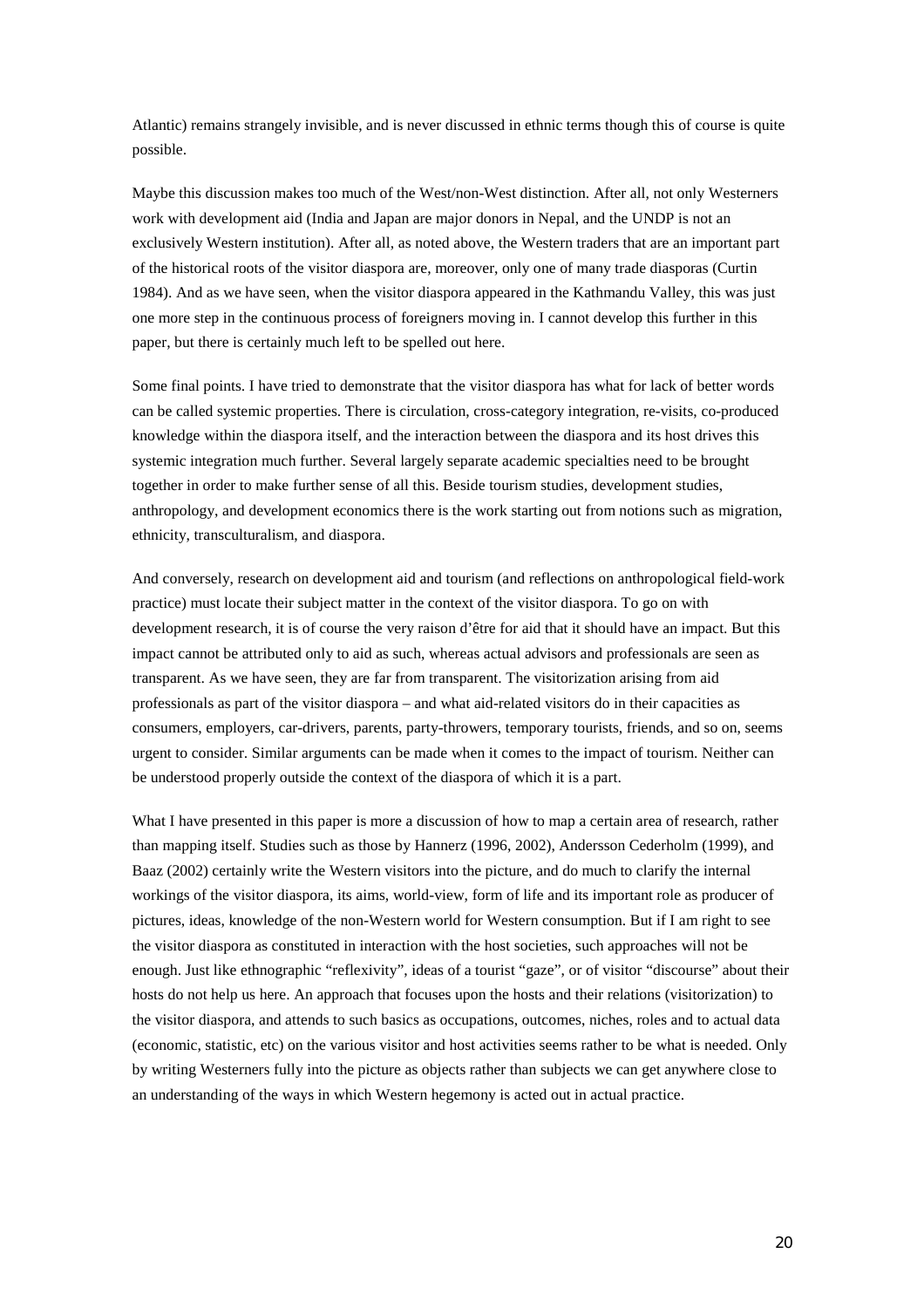### References

- Appadurai, Arjun. 1992. Putting Hierarchy in its Place. In George E. Marcus (ed.) Rereading Cultural Anthropology. Durham & London: Duke University Press, 34-47.
- Andersson Cederholm, Erika. 1999. Det extraordinäras lockelse: luffarturistens bilder och upplevelser. Lund: Arkiv.
- Baaz, Maria Eriksson. 2002. The white wo/man's burden in the age of partnership: a postcolonial reading of identity in development aid. Göteborg: Dept. of Peace and Development Research.
- Borgström, Bengt-Erik (1980). The best of two worlds: rhetoric of autocracy and democracy in Nepal. Contributions to Indian Sociology (NS) 14: 1: 35–50.
- $-$  (1982). Power structure and political speech. *Man* (N.S.) 17: 313–27.
- Burghart, Richard (1984). The formation of the concept of nation-state in Nepal. Journal of Asian Studies 44: 1: 101–25.
- Braudel, Fernand. 1993. *A History of Civilizations*. (Grammaire des Civilisations, 1987/1963) New York &c: Penguin.
- Chaudhuri, K. N. 1985. Trade and Civilisation in the Indian Ocean. An Economic History from the Rise of Islam to 1750. Cambridge: Cambridge University Press.
- Clifford, James. 1994. Diasporas. Cultural Anthropology 9 (3): 302-338.
- —. 1997. Routes. Travel and Translation in the Late Twentieth Century. Cambridge, Mass.: Harvard University Press.
- Clifford, James & George E. Marcus (eds.). 1986. Writing culture: the poetics and politics of ethnography. Berkeley: Univ. of California Press.
- Cohen, Robin. Global diasporas: an introduction. London: UCL Press. (Cited from Olsson & Grandin, 1999.)
- Curtin, Philip D. 1984. Cross-cultural trade in world history. Cambridge: Cambridge University Press.
- Dixit, Kanak Mani. 1997. Foreign aid in Nepal: No bang for the buck. Studies in Nepali History and Society 2 (1): 173–186.
- Gilroy, Paul. 1993. The Black Atlantic. Modernity and Double Consciousness. London: Verso.
- Grandin, Ingemar. 1996. "To change the face of this country." Nepalese progressive songs under pancayat democracy. Journal of South Asian Literature XXIX: 1: 175-189.
- -. 2002. Music and civilization in the Kathmandu Valley. Paper presented Ethnomusicological Vistas. Society for Ethnomusicology 2002 Annual Meeting, Estes Park, Colorado, October 2002.
- —. Forthcoming. The soundscape of the radio. Engineering modern songs and superculture in Nepal. In Paul D. Greene & Thomas Porcello (eds.) Wired for Sound.
- Hannerz, Ulf. 1986. The World in Creolization. Paper presented in the Centennial Lecture Series, Department of Anthropology, University of Pennsylvania, March 26, 1986.
- -. 1990. Cosmopolitans and Locals in World Culture. In Mike Featherstone (ed.) Global Culture. Nationalism, Globalization and Modernity. London: Sage, 237-51.
- —. 1996. Trouble in the global village. The world according to foreign correspondents. In Ulf Hannerz, Transnational Connections: Culture, people, places. London: Routledge, 112-124.
- —. 2002. Utrikeskorrespondenter. Seminar held at the Department of Ethnicity, Linköpings universitet, on Oct. 16, 2002.